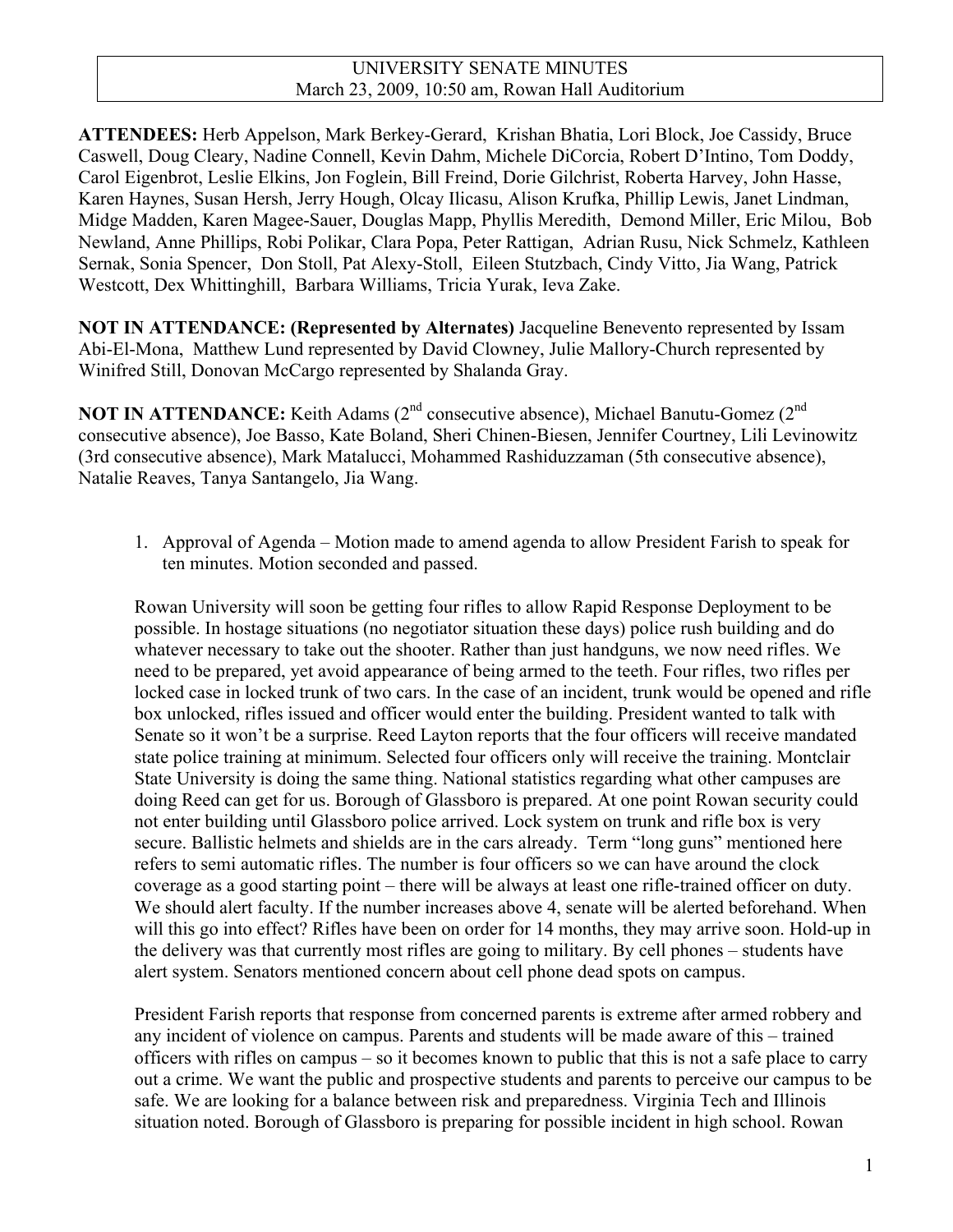will be training with them. Suggestion made that faculty be informed of steps to take in case of a hostage situation, locks on classroom doors, etc.

Regarding pedestrian crossing safety, signs should be going up on 322 tomorrow morning.

Additional discussion followed after President Farish left. Eric was notified on Friday regarding rifles on campus. Administration has known for 14 months. Senators noted that Rowan should put equal amount of effort into addressing mental health issues on campus, as most recent hostage situations nationally have involved mental health issues.

- 1. Introductions of Visitors none
- 2. Approval of Minutes from February 2009 (separate file) moved, seconded approved.
- 3. President's Report (page 4)
- 4. Open Period: Marie Tiemann, Rowan Respect cancelled
- 5. Standing Committees
	- a. Academic Policies & Procedures

proposal has included.

- i.  $2<sup>nd</sup>$  reading: Resolution to Institute a 17/34 Academic Year Tuition Plan (page 6) Moved, seconded, approved.
- ii.  $2<sup>nd</sup>$  reading: Resolution to Distinguish between Undergraduate and Graduate Educational Experiences in Student Records (page 7) Motion made, seconded, approved.
- iii.  $1<sup>st</sup>$  reading: Resolution to Revise the Attendance Policy (pages 8-10) Friendly amendment to add "with consultation from the faculty member after Dean of Students in #6.
- iv.  $1<sup>st</sup>$  reading: Resolution Recommending Extension of Drop/Add Period for Students Enrolled in Courses that Meet Once a Week on Mondays (page 11)
- $v.$  1<sup>st</sup> reading: Resolution recommending that Registration Stay Open between Final Registration and the Beginning of Drop/Add (page 12) *Priority Registration is first day of registration period. Early Registration is March 30th to April26th. Late Registration – when student would pay late fee – would be end of April to end of drop/add in September.*
- vi. 1st reading: Resolution to Revise the Academic Integrity Policy and RAIV (pages 13-20)
- b. Curriculum Committee Report (pages 21-22) Four Process C proposals: Two new minors in Geography - moved, seconded and approved; Political Science revision of General Education requirements – moved, seconded, approved; MS in Computer Science –COGS – moved, seconded, approved. Had been on Provost's desk previously but need the addition of COGS, which this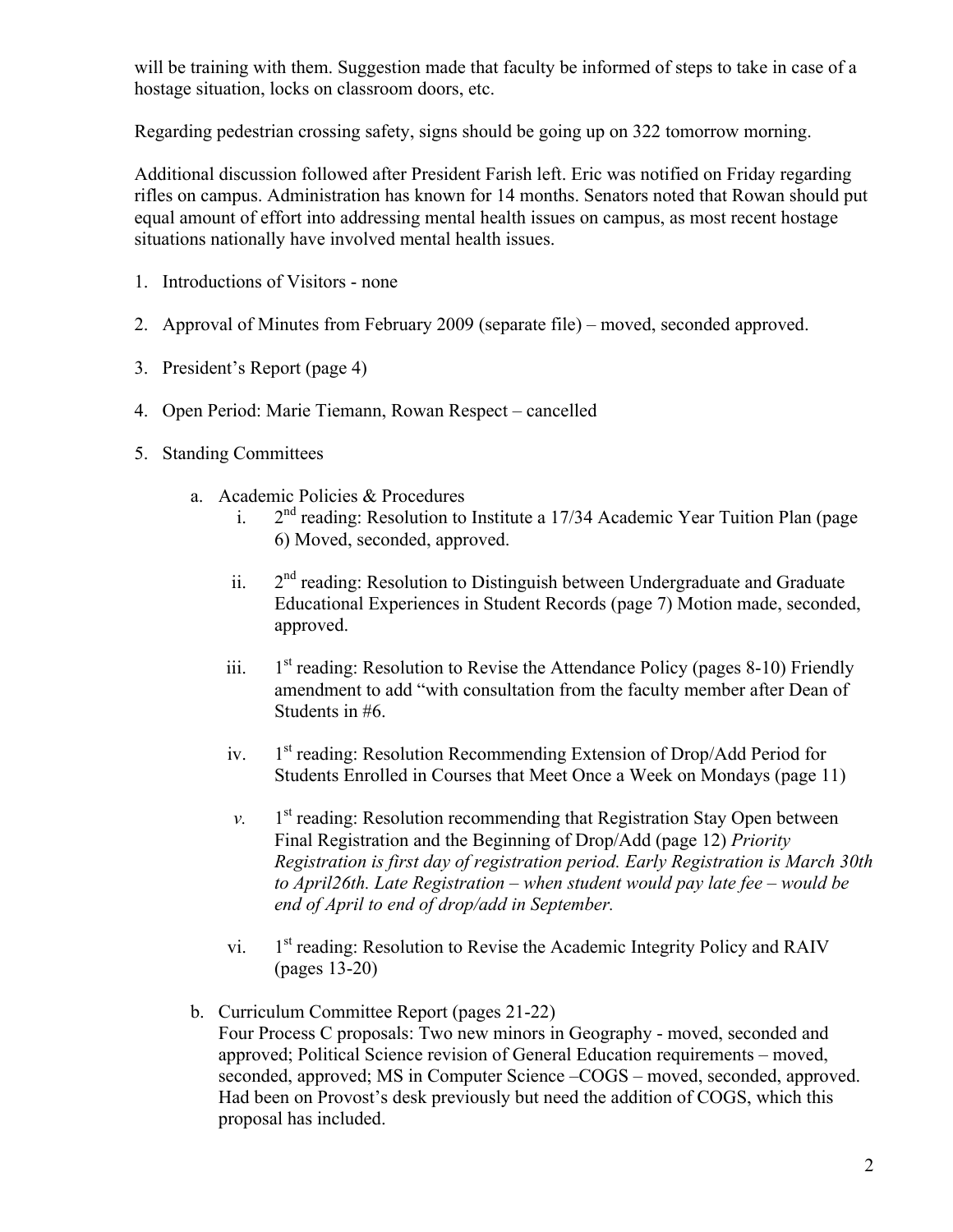c. 1st reading: Resolution on Promoting Foreign Language and Culture Studies (page 23) - correct typo in last line of resolution "foreign language and cultures"

By the new process, all majors will need to apply to get restricted status through the curriculum committee. Forms will be out in early April, majors have one month to complete form and apply, then acted on by the committee and then on to the Provost for final approval.

- 6. Old Business none
- 7. New Business Wednesday, March  $25<sup>th</sup>$  is the last RU Engaged. Will focus on Administration.
- 8. Adjournment 11:55AM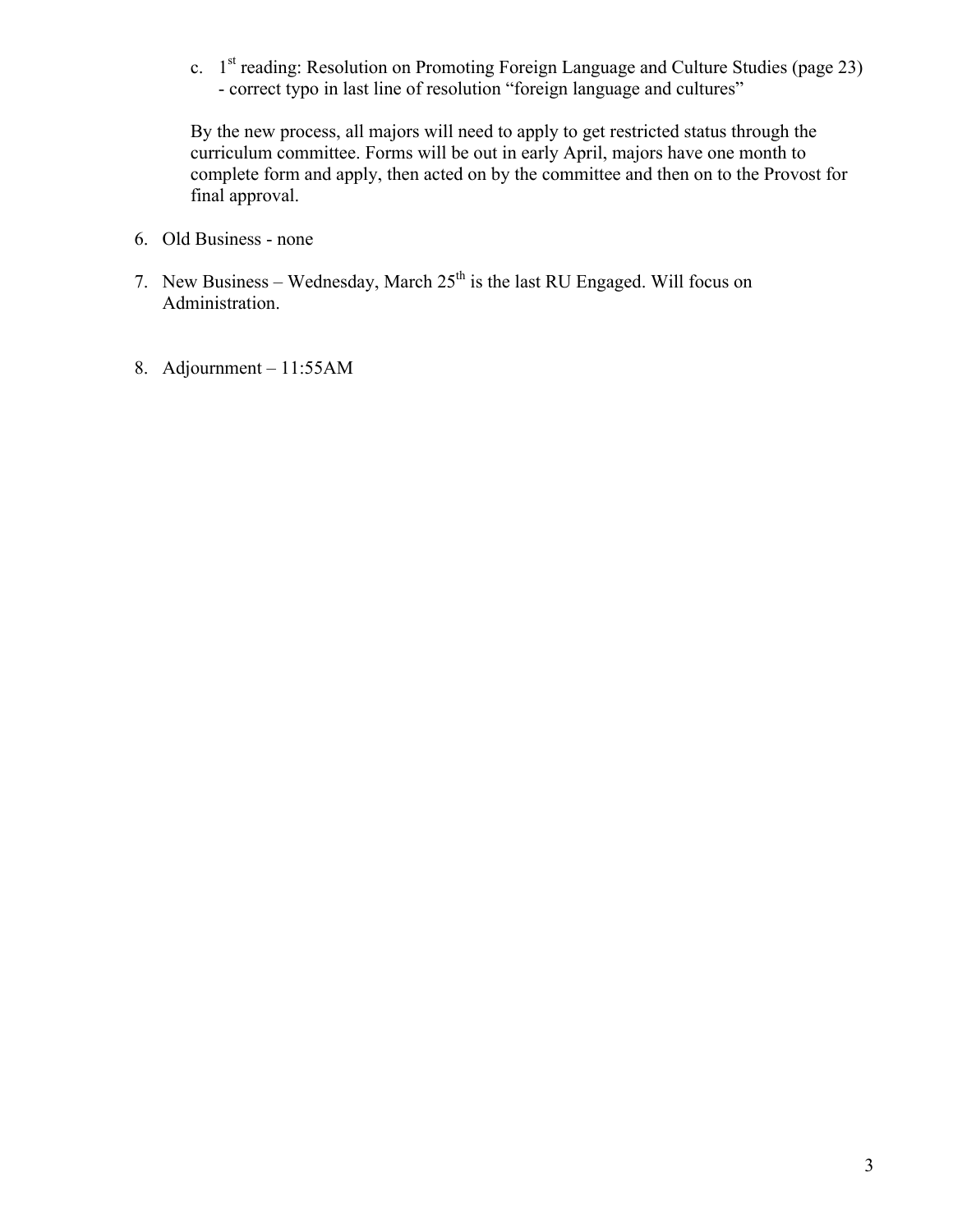- 1. Rowan Day April 17, 2009 (page 5)
- 2. Camden campus building purchase update
- 3. Information Resources is developing an academic/administrative advisory council to provide a forum to vet technology decisions that involves and affects academic/administrative units. (Appointed Sue Hersh & Krishan Bhatia)
- 4. Master Planning Committee revisions three areas will need to be considered carefully by the following subcommittees:
	- a. Future development of West Campus: Land Use, Building Sighting, and Environment subcommittee
	- b. Main Campus Landscape Master Plan: Landscape and Campus Image subcommittee
	- c. Parking Plans: Pedestrian Safety, Transportation, and Parking subcommittee
- 5. Parking Union will negotiate
- 6. Middle States Visit
	- a. Meeting with University Senators is Tuesday, March 31 from 2 to 3 pm. Please let me know if you will attend ASAP.
	- b. Final Presentation is Wednesday, April 1 at 10:30 am to 12 noon. All are welcome.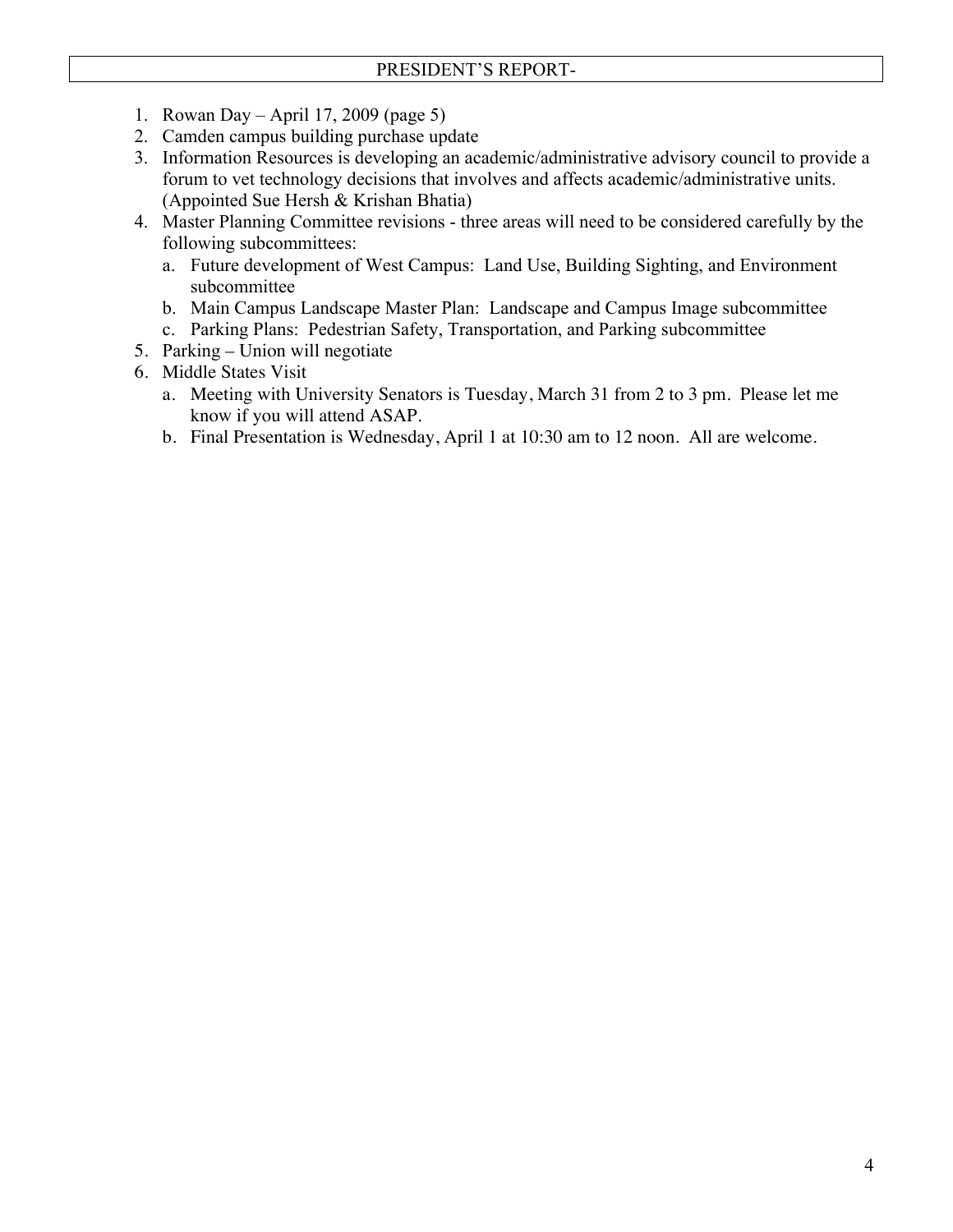**Friday, April 17th is Rowan Day**, an all-day celebration of the best of the work of our students, faculty, and staff. All six colleges have events scheduled and the Student Affairs Division also will have presentations and events. A partial list of activities includes:

- The STEM Symposium (LAS and Engineering)
- ArtSmash (Communication, FPA, and LAS)
- A formal awards presentation at which the Joseph Barnes award for service, the Lindback award for teaching excellence, the Gary Hunter mentoring award, and the University research award will be presented
- A media showcase on the future of journalism (Communications)
- $\rightarrow$  Tours of the tech park (Engineering)
- $\div$  A business plan competition at the tech park (Business)
- Tree Planting (Student Affairs)
- The Children's Hour (a play produced by the department of theater and dance)
- On Leaves of Grass, Singing Songs of Myself (Walt Whitman-inspired dance program)
- A Media Festival (FPA)
- RU Ready for Change: The Evolution of Leadership (Student Affairs)
- $\div$  Pick Your Poison An interactive game and discussion sponsored by the Center for Addiction Studies and Awareness
- A Professional Mini-Conference from the College of Education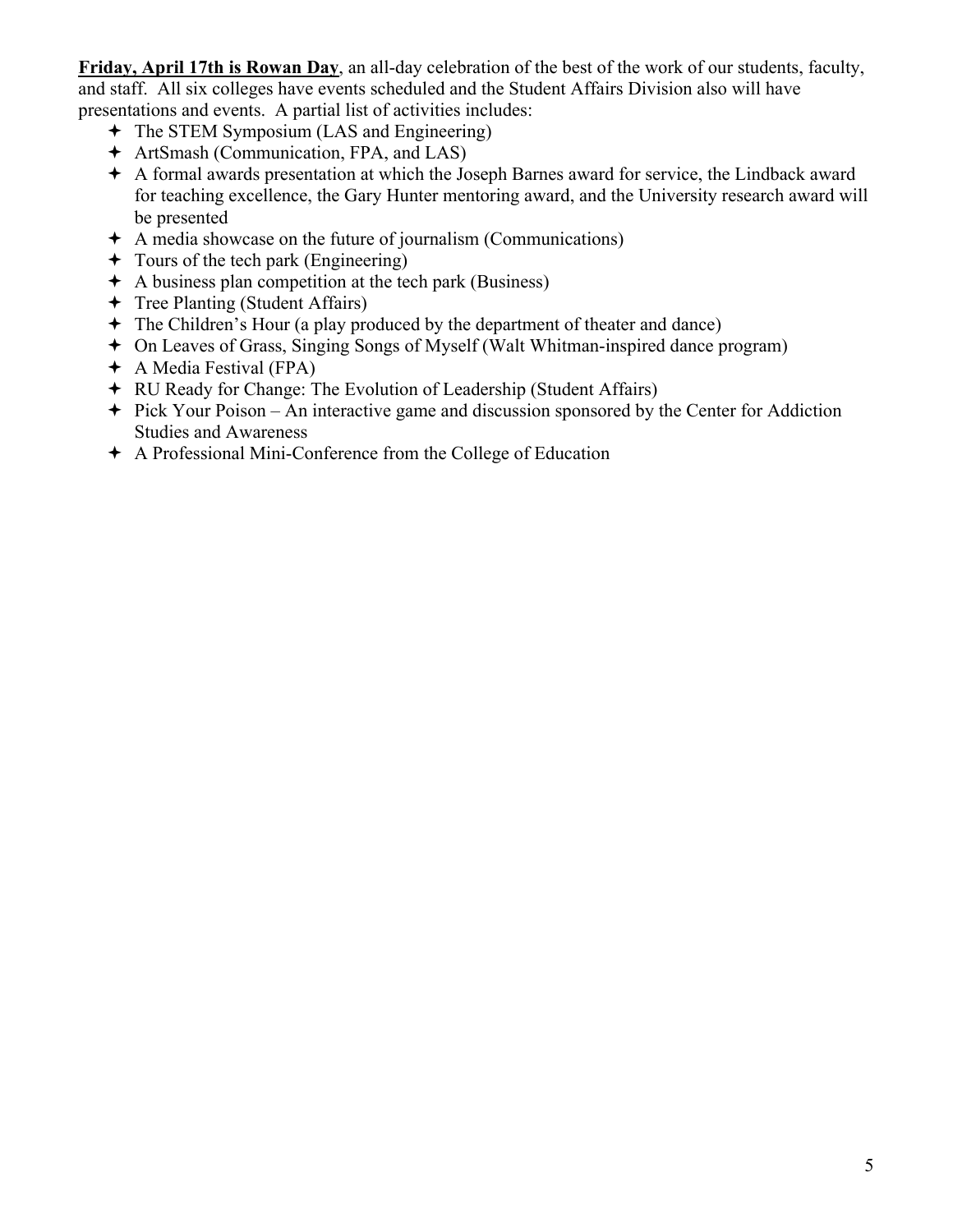Resolution to Institute a 17/34 Academic Year Tuition Plan

WHEREAS, Almost 80% of generated Rowan University credit hours are based on three credits per course<sup>i</sup>, thus forcing students to take courses in these increments and often leading to their having to take 18 credits during at least one semester;

WHEREAS, Several "Suggested Course Sequences" for majors (Art, Studio Art, Biochemistry, and most Education majors, for example) recommend at least one semester where the student must take 18 credits and/or summer courses beyond this;

WHEREAS, Limited course availability often means that needed courses are filled while students are early in their careers, forcing them to take extra courses to "play catch up" once their number of credits allows them access to these needed courses during registration;

WHEREAS, Many students are required by outside agencies to be dual majors, therefore increasing their load requirement beyond the current 17-credit/semester limit (for example, early childhood and elementary education majors);

WHEREAS, The data show that those students discussed above are those hit hardest by the current tuition structure;

WHEREAS, In this current economic situation, adding additional costs to students beyond the "advertised price tag" puts an undue, unfair, and unappreciated burden on them;

AND WHEREAS, It is understood that some students take additional loads by choice or because of extraordinary circumstances and are therefore subject to additional tuition costs for doing so;

THEREFORE BE IT RESOLVED that Rowan University institute a 17/34 academic year tuition plan, in which students who take more than 17 credits one semester but no more than 18 overall during that semester AND who take fewer than 35 for the whole academic year be allowed to pay at the academic year tuition rate for full-time students.

Interpretive Statement: In 2007, Rowan shifted from requiring students who take more than 18 credits to pay additional per credit tuition to those taking more than 17 credits. This has put an unfair and undue burden on students who are in certain majors or in certain circumstances beyond their control, including the systematic nature of our three-credit system. This resolution provides that students who take more than 17 credits in one semester but not more than 34 credits in a complete academic year be allowed to pay the advertised full tuition for that academic year without any additional per credit charges.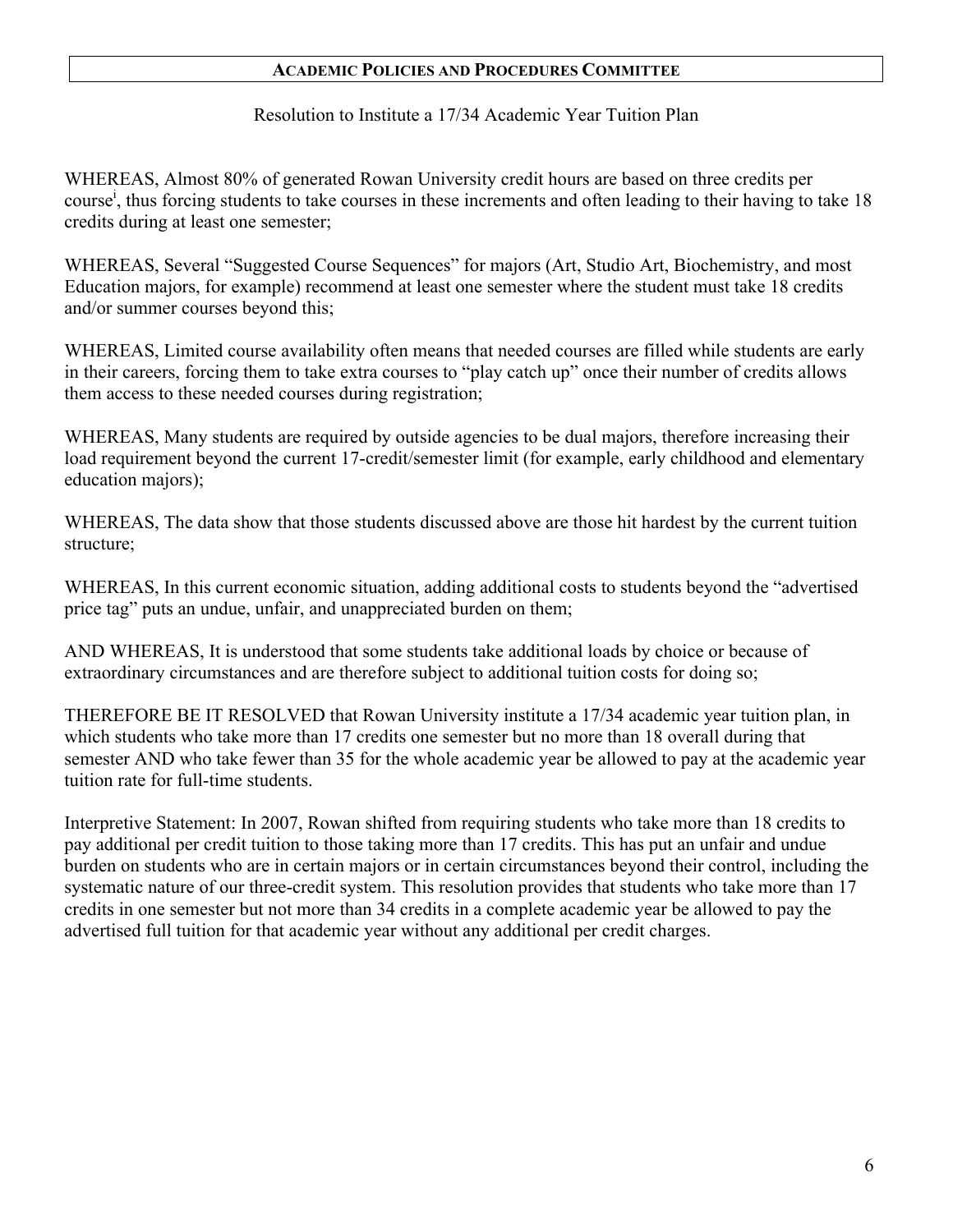## Resolution to Distinguish Between Undergraduate and Graduate Educational Experiences in Student Records

WHEREAS, undergraduate and graduate educational experiences are distinct and need to be clearly delineated in student records:

## THEREFORE BE IT RESOLVED,

Students admitted to an undergraduate program will:

- $\sim$  Have all academic records stored in an undergraduate account;
- $\sim$  Apply all courses taken (whether graduate level or undergraduate level) to their undergraduate degree and undergraduate GPA;
- $\infty$  Be charged at the undergraduate rate for tuition and fees;
- $\infty$  Be subject to all undergraduate academic policies and procedures.

Students admitted to a graduate program will:

- $\sim$  Have all academic records stored in a graduate account;
- $\infty$  Be charged for all courses (graduate or undergraduate) at the graduate rate for tuition and fees;
- $\infty$  Apply all courses to the graduate GPA;
- $\infty$  Be subject to all graduate academic policies and procedures;

Undergraduate courses taken by graduate students cannot be used to fulfill degree requirements.\*

Credits from graduate level courses taken while an undergraduate student (whether taken at Rowan or other accredited university) may transfer and be used toward the graduate degree if approved by the program, but the grade associated with the courses will not transfer and will not impact the Rowan Graduate GPA.

\*Except in rare and compelling circumstances beyond the control of the student, where the student may apply a maximum of three semester hours of upper level undergraduate coursework toward the graduate program semester hour requirement with the prior approval of the program advisor, department chairperson, dean, and Director of The Graduate School.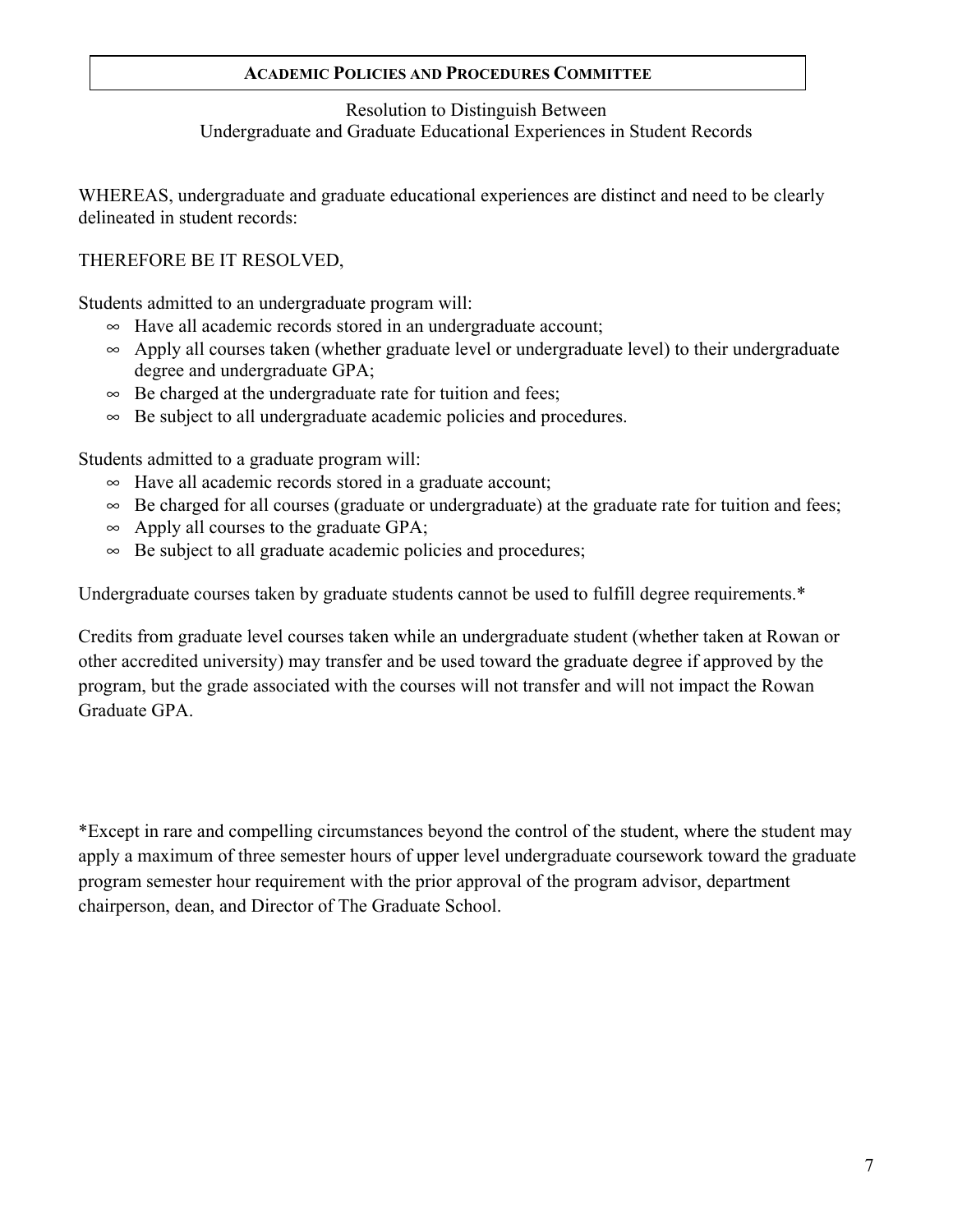## **Resolution to Revise the Attendance Policy**

Background on the resolution:

Last year, the Senate approved a revised version of the Attendance Policy proposed by the APP Committee. The impetus for the revision was the inclusion of language requiring faculty to accommodate students who miss class for legitimate reasons. The version that was implemented included language added later by the Provost's Office, shown in italics below:

Faculty (singularly or as part of a department or program) may establish additional attendance criteria that are consistent with the above. *This may include referring students who have missed more than 25% of scheduled class times for reasons listed in #2 under student responsibilities to the Dean of Students to arrange a hardship withdrawal from the class.*

This language replaced the statement shown below, again in italics:

Faculty (singularly or as part of a department or program) may establish additional attendance criteria that are consistent with the above. *This may include setting a maximum number of absences for a course—whether excused or unexcused—after which a student fails the course.*

The problem with this version was that it would permit an instructor to fail a student on the basis of excused absences, which the University does not believe to be legally defensible. Since the resolution was passed at the end of the semester and it was not possible to bring it back to the Senate, the policy was revised by the Provost's Office and implemented. It was expected that the Senate would review and if necessary revise the policy this year.

During this academic year, several faculty have expressed concerns about the existing policy. The main issue is that it places a considerable burden on faculty to document excuses and to provide alternative assignments to students with excused absences. The burden is considerable because 25% of the course a month's worth of classes—may be missed. In addition to the logistical issues, the very large proportion of classes that may be missed undermines stated institutional values, including learning communities, collaborative and cooperative learning, project-based learning, and interactive learning. To address this situation and further clarify the policy, APP proposes the following resolution to again revise the policy. **Revised language has been highlighted, and the current policy is attached for comparison**.

WHEREAS, implementation of the new attendance policy this year has revealed that missing 25% of a course is excessive, and that providing alternative assignments or not counting activities for up to 25% of a course is not appropriate for many courses, such as lab courses, collaborative and cooperative learningbased courses, project-based courses, etc.;

AND WHEREAS, faculty should have the authority to determine how important attendance is to the learning experience in their classes;

BE IT RESOLVED, that the University adopt the following revised attendance policy for all students: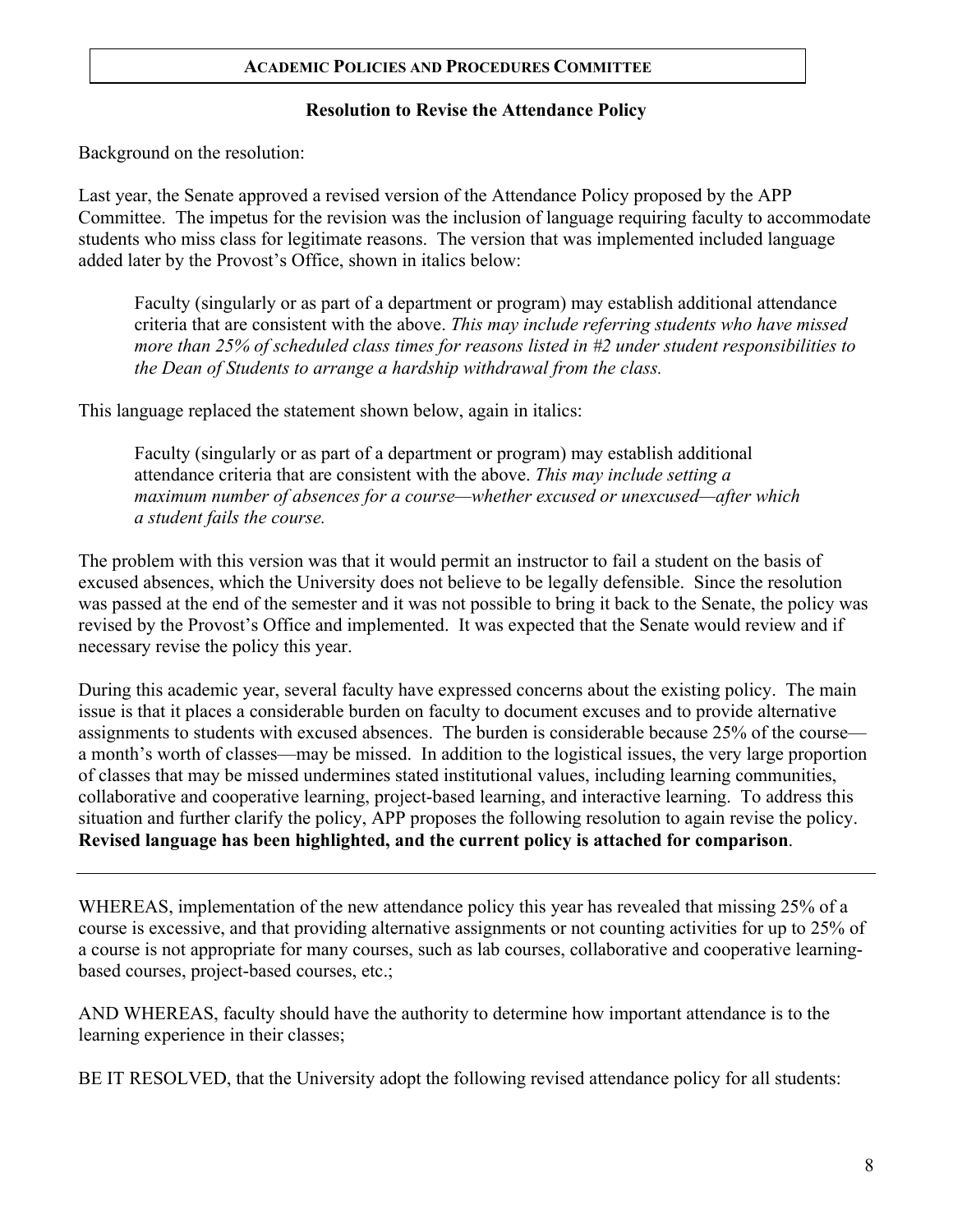## **Proposed Revision to Attendance Policy**

Because classroom experiences vary greatly among disciplines, deliveries and instructors, Rowan's community of learners is best realized when teachers and learners interact in ways deemed appropriate for any particular class. Thus, although what constitutes attendance can differ from course to course, the following applies to all courses:

Responsibilities of Students

- 1) Students are expected to be present at each meeting of each scheduled class for which they are officially registered. Students are responsible for knowing the instructor's attendance policy as stated in the syllabus.
- 2) Students absent for any of the following reasons:
	- Religious observances
	- **•** Official University activities
	- Documented illness
	- Death of a family member or loved one
	- Inclement weather

must inform their instructor with **official or verifiable written documentation** before the fact in cases of religious observances and official University activities, or as soon as possible thereafter in cases of illness, death of a family member or loved one, and inclement weather. Students should consult with their instructor regarding acceptable documentation.

3) In the case of rare and compelling circumstances not listed in #2 above, students should make every effort to discuss reasonable accommodations with the instructor in advance if feasible or as soon as possible afterward *.*

Responsibilities of Faculty

- 1) Faculty are expected to keep accurate attendance records.
- 2) Attendance requirements must be part of the syllabus provided to students prior to the end of the drop/add period.
- 3) In the case of #2 under Student Responsibilities, faculty must make reasonable accommodation to provide these students the opportunity to make up their written work, tests, or other assignments at the earliest possible convenient time. In cases where graded classroom activities cannot be repeated **and** the student has not exceeded the maximum number of allowable absences (as explained below under  $#6$ ), the faculty member will either provide an alternative graded exercise to replace the missed activity or remove the activity from the calculation of the student's final grade.
- 4) Faculty are under no obligation to make special provisions for students who are absent for reasons other than those listed above. However, faculty are encouraged to consider accommodations for rare and compelling circumstances.
- 5) If a student develops a pattern of excessive and/or unexplained absences, faculty should advise the student to request assistance from the Dean of Students.
- 6) Faculty (singularly or as part of a department or program) may establish additional reasonable attendance criteria that are consistent with the above. This may include setting a maximum number of absences for a course—whether excused or unexcused—after which a student should withdraw from the class with a WF. If the Dean of Students determines that excused absences were a significant factor, the withdrawal may be altered to a simple W.

*Notes from 3/23 discussion:* Friendly amendment to add "with consultation from the faculty member after Dean of Students in #6.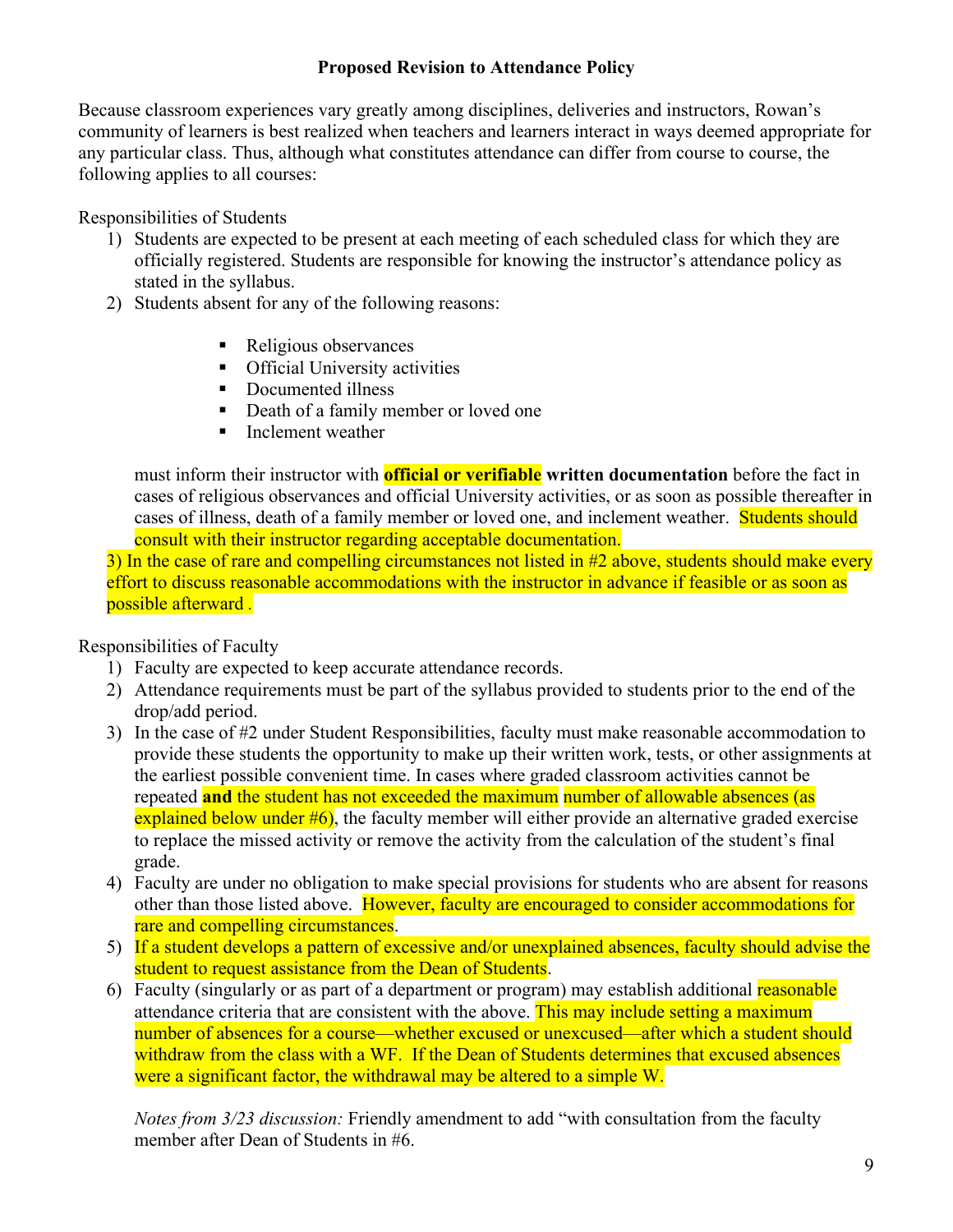## **Current Attendance Policy Effective Fall 2008**

Because classroom experiences vary greatly among disciplines, deliveries and instructors, Rowan's community of learners is best realized when teachers and learners interact in ways deemed appropriate for any particular class. Thus, although what constitutes attendance can differ from course to course, the following applies to all courses:

Responsibilities of Students

- 1) Students are expected to be present at each meeting of each scheduled class for which they are officially registered. Students are responsible for knowing the instructor's attendance policy as stated in the syllabus.
- 2) Students absent for any of the following reasons:
	- Religious observances
	- **•** Official University activities
	- Documented illness
	- Death of a family member or loved one
	- **Inclement weather**

must inform their instructor with official written documentation before the fact in cases of religious observances and official University activities, or as soon as possible thereafter in cases of illness, death of a family member or loved one, and inclement weather.

Responsibilities of Faculty

- 1) Faculty are expected to keep accurate attendance records.
- 2) Attendance requirements must be part of the syllabus provided to students prior to the end of the drop/add period.
- 3) In the case of #2 under Student Responsibilities, faculty must make reasonable accommodation to provide these students the opportunity to make up their written work, tests, or other assignments at the earliest possible convenient time. In cases where graded classroom activities cannot be repeated, the faculty member will either provide an alternative graded exercise to replace the missed activity or remove the activity from the calculation of the student's final grade.
- 4) Faculty are under no obligation to make special provisions for students that are absent for reasons other than those listed above.
- 5) Faculty should counsel students who develop a pattern of excessive and unexplained absences, and to request assistance from the Dean of Students if the pattern continues.
- 6) Faculty (singularly or as part of a department or program) may establish additional attendance criteria that are consistent with the above. This may include referring students who have missed more than 25% of scheduled class times for reasons listed in #2 under student responsibilities to the Dean of Students to arrange a hardship withdrawal from the class.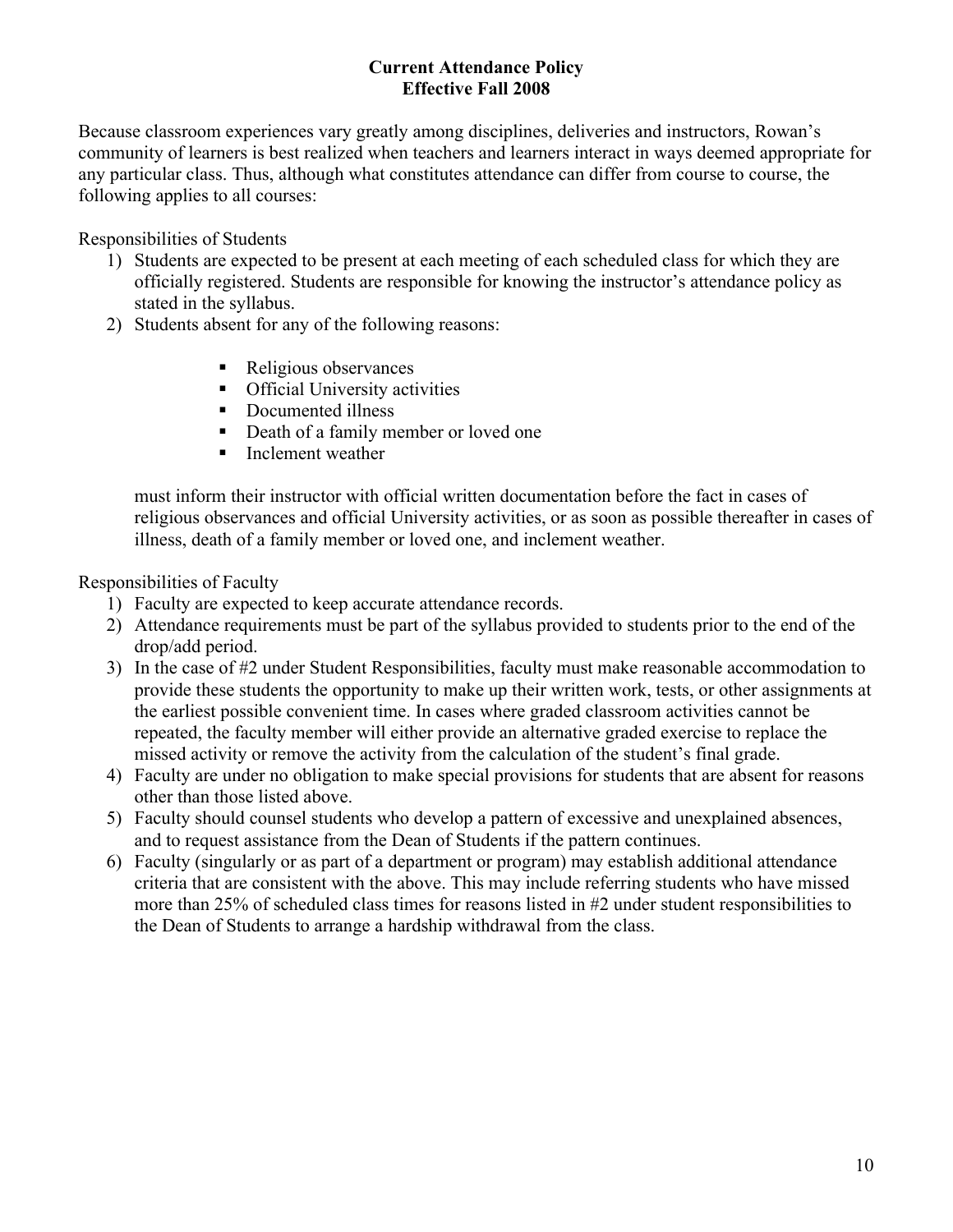## **Resolution Recommending Extension of Drop/Add Period for Students Enrolled in Courses that Meet Once a Week on Mondays**

WHEREAS, Drop/Add runs from the first day of classes (usually a Tuesday) through Monday of the following week, procedurally requiring that students who decide to drop a Monday night class and add a new one go through the post-Drop/Add process and obtain several signatures;

AND WHEREAS, in practice, the Registrar's Office permits these students to change their registration on the following Tuesday without going through the post-Drop/Add process;

BE IT RESOLVED, that we recommend that the practice be institutionalized so that all students and faculty are aware of it and that, for simplicity, the policy apply to all students registered for Monday classes that meet only once a week, so that the Drop/Add Information will now include the statement that "Students enrolled in courses that meet once a week and have their first meeting on Monday are permitted to Drop/Add courses through the Tuesday following the first meeting."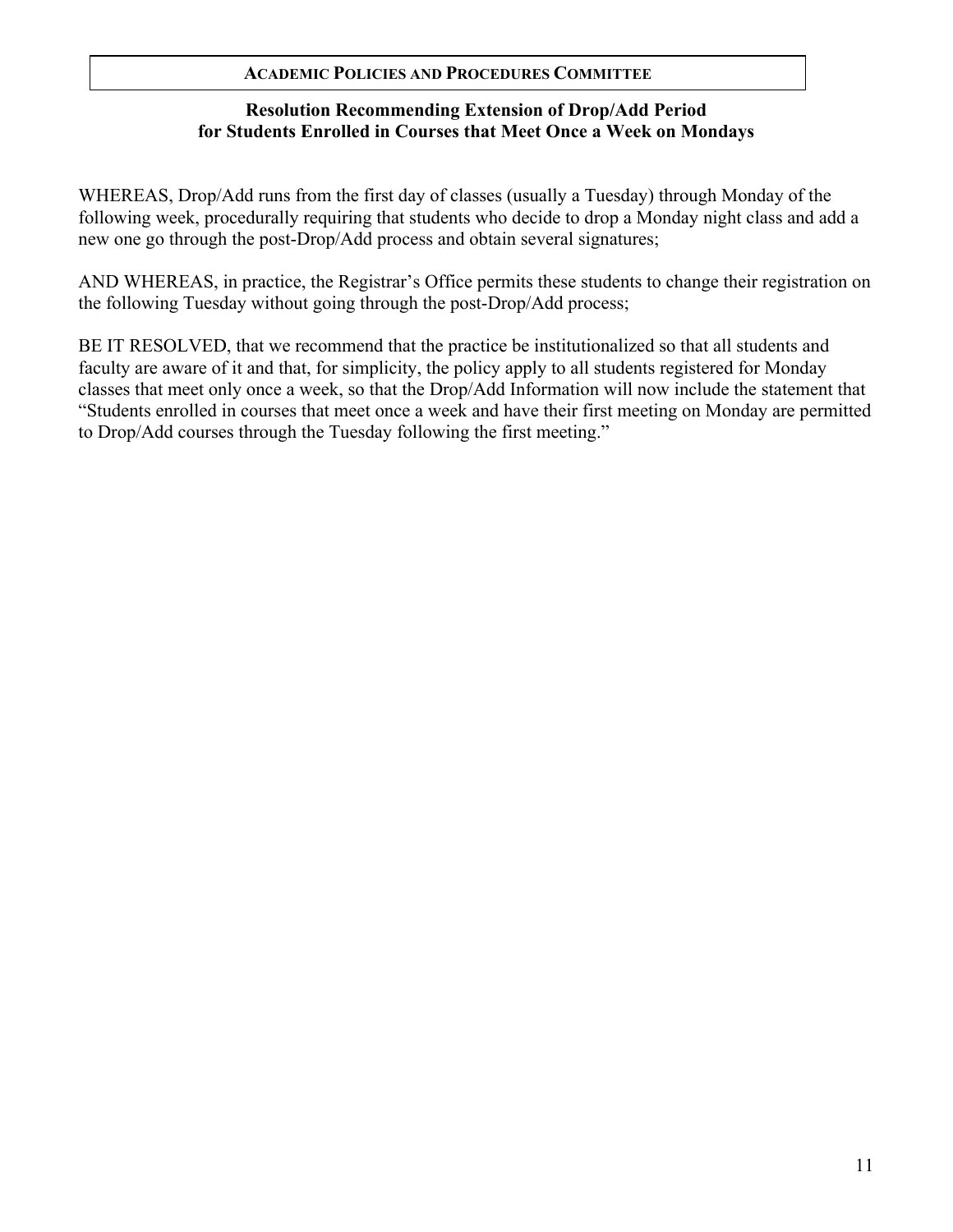# **Resolution Recommending that Registration Stay Open Between Final Registration and the Beginning of Drop/Add**

WHEREAS, Final Registration is currently scheduled for one day, which occurs approximately two weeks before the start of the semester, and is not open again until the Drop/Add period opens when classes begin;

WHEREAS, for various reasons, students are unable to register on the one day currently available for Final Registration;

WHEREAS, as a consequence of being unable to make changes to their registration, students may have problems with their status concerning financial aid, athletic eligibility, etc.;

WHEREAS, in practice, advisors often contact the Registrar and request registration changes for students between Final Registration and Drop/Add;

WHEREAS, when students are trying to add a class during Drop/Add, they often miss the first day of class;

WHEREAS, if students could drop or add classes before the beginning of the semester, instructors would experience less turnover or fluctuation in their enrollments during the first week of classes;

AND WHEREAS, limiting Final Registration to one day is no longer necessary with the implementation of Banner;

BE IT RESOLVED, that we recommend having registration stay open for all students between what is the current Final Registration day and the beginning of the Drop/Add period to allow students ample time to make schedule changes before the first day of class.

AND BE IT FURTHER RESOLVED, that in Academic Year 2009-10, in conjunction with the Office of the Provost, the Academic Policies and Procedures Committee and the full University Senate will evaluate the success of piloting Open Registration; give full consideration to the impact of changes to registration on students, faculty, staff, and administrative offices; and develop a recommendation for effective scheduling and structuring of registration to be formally implemented.

*Notes from discussion on 3/23 Priority Registration is first day of registration period. Early Registration is March 30<sup>th</sup> to April26th. Late Registration – when student would pay late fee – would be end of April to end of drop/add in September.*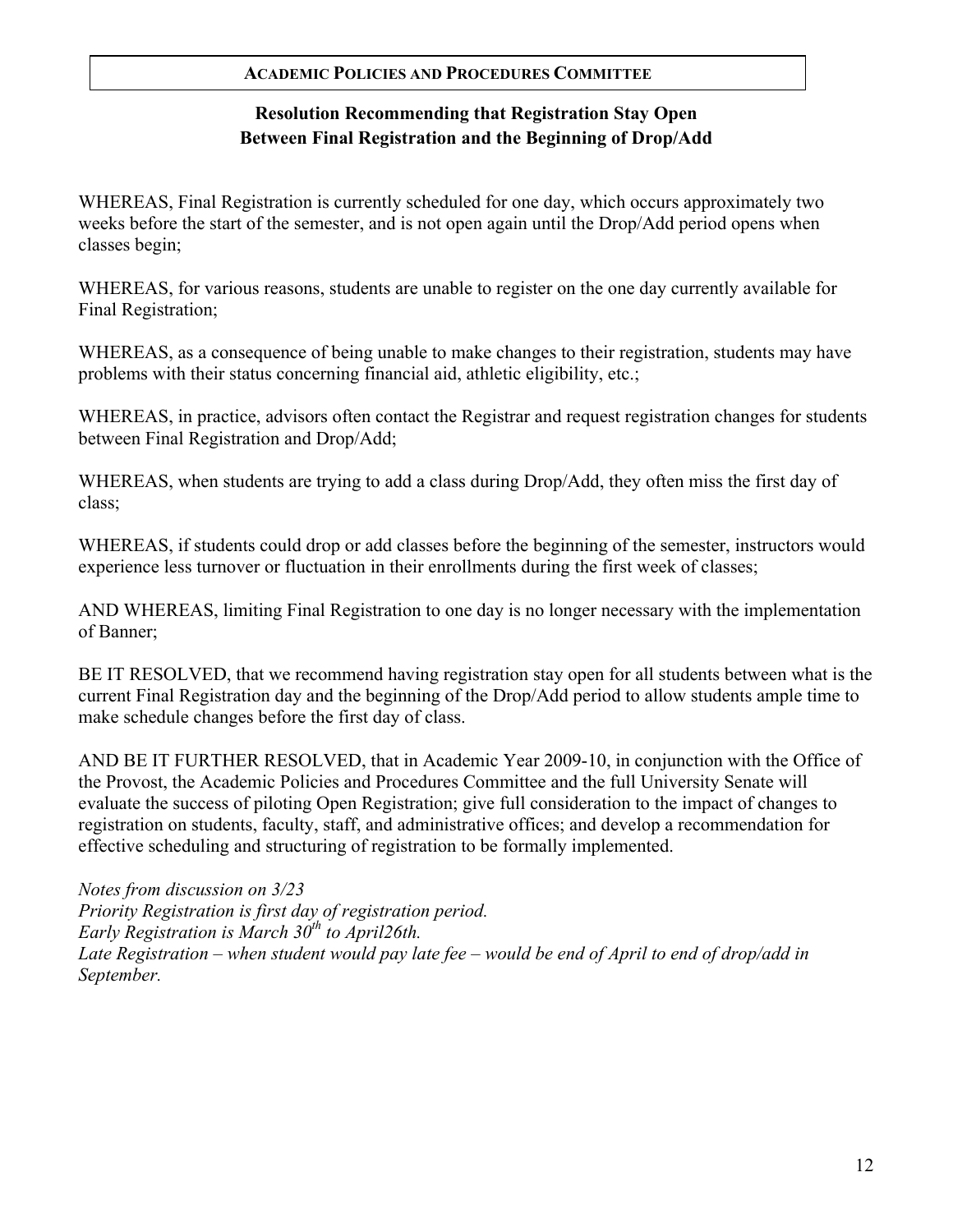#### **Resolution to Revise the Academic Integrity Policy**

WHEREAS, the Academic Integrity Policy, developed by the Academic Integrity Task Force and approved by the University Senate in May 2008, has been in place for several months;

WHEREAS, there has been a full cycle of processing of Reports of Academic Integrity Violations (RAIVs), including submission of RAIVs by instructors and reviews and hearings conducted by the Academic Integrity Review Board;

AND WHEREAS, implementation of the policy and associated adjudication processes has revealed areas needing legal and procedural clarification;

BE IT RESOLVED, that we adopt the following revised policy document and RAIV form in order to strengthen the University's processes for upholding academic integrity and fairly adjudicating acts of academic misconduct.

Revisions to the original document are highlighted in yellow below. The revised RAIV is attached separately. The original document and RAIV are available on the Provost's Policies and Procedures website.

#### **I. Introduction**

The integrity of academic programs is imperative to Rowan University's mission. While acknowledging the social and collaborative nature of learning, the University expects that grades awarded to students will reflect individual efforts and achievements. All members of the Rowan community are responsible for understanding what constitutes academic dishonesty; upholding academic integrity standards and encouraging others to do likewise; and knowing the procedures, rights and obligations involved in the Academic Integrity Policy. Academic dishonesty, in any form, will not be tolerated. Students who commit an act of academic dishonesty are subject to disciplinary sanctions up to and including expulsion from the university.

#### **II. Definitions of Academic Integrity Violations**

**Cheating**: Cheating is an act of deception by which a person misrepresents his or her mastery of material on a test or other academic exercise.

Examples of cheating include but are not limited to:

- Copying from another person's work.
- Allowing another person to copy your work.
- Using unauthorized materials such as a textbook or notebook during an examination or using technology to illicitly access unauthorized materials.
- Using specifically prepared materials such as notes written on clothing or other unauthorized notes, formula lists, etc., during an examination.
- Collaborating with another person during an examination by giving or receiving information without permission.

**Plagiarism**: Plagiarism occurs when a person represents someone else's words, ideas, phrases, sentences, or data as one's own work. When submitting work that includes someone else's words, ideas, syntax, data or organizational patterns, the source of that information must be acknowledged through complete, accurate and specific references. All verbatim statements must be acknowledged through quotation marks. To avoid a charge of plagiarism, a person should be sure to include an acknowledgment of indebtedness, such as a list of works cited or bibliography.

Examples of plagiarism include but are not limited to:

- Quoting, paraphrasing or even borrowing the syntax of another's words without acknowledging the source.
- Using another's ideas, opinions or theories even if they have been completely paraphrased in one's own words without acknowledging the source.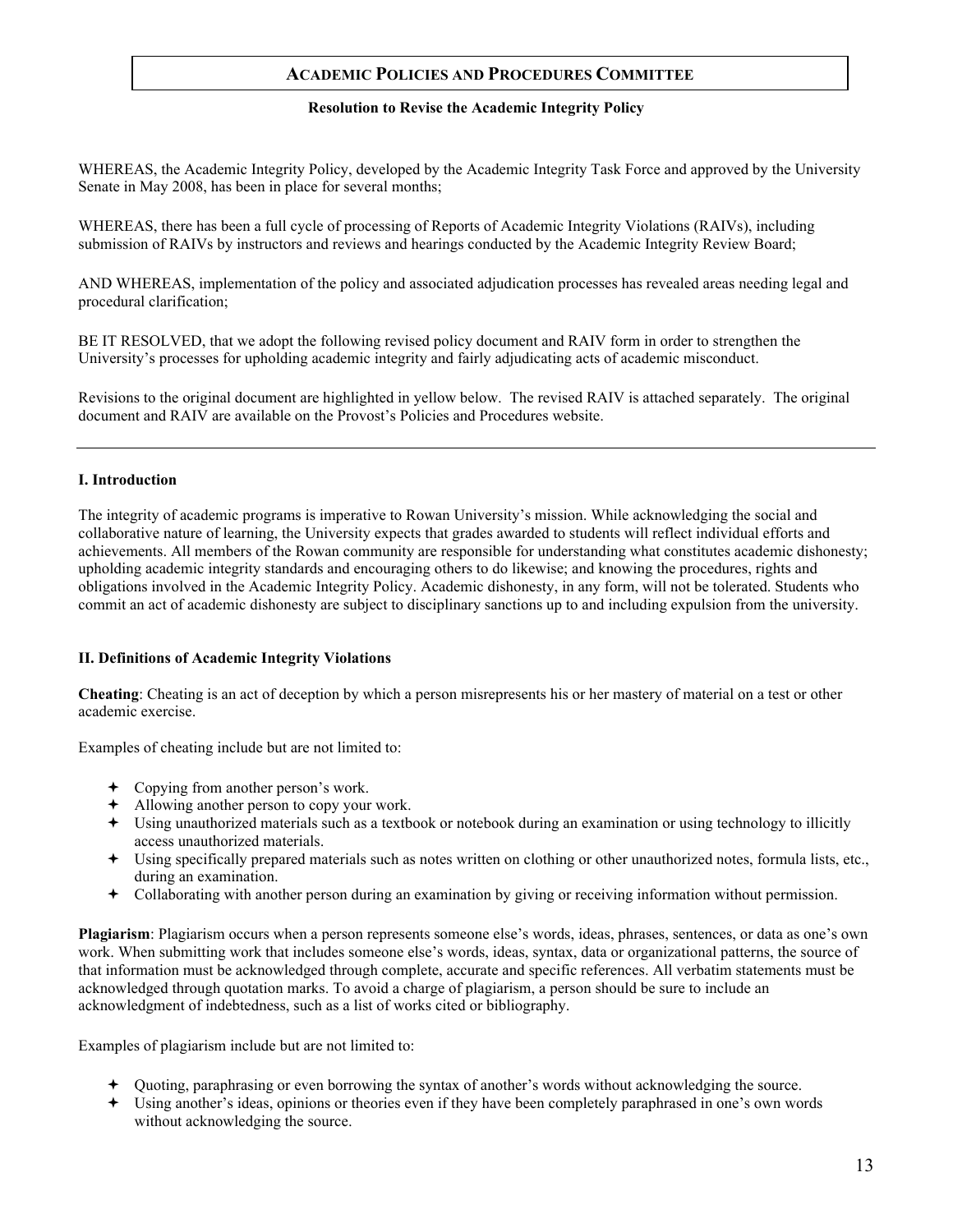- $\triangle$  Incorporating facts, statistics or other illustrative material taken from a source, without acknowledging the source, unless the information is common knowledge.
- Submitting a computer program as original work that duplicates, in whole or in part, without citation, the work of another.

**Fabrication**: Fabrication refers to the deliberate use of invented information or the falsification of research or other findings with the intent to deceive.

Examples of fabrication include but are not limited to:

- Citation of information not taken from the source indicated.
- Listing of sources in a bibliography or other report not used in that project.
- Fabricating data or source information in experiments, research project or other academic exercises.
- Misrepresenting oneself or providing misleading and false information in an attempt to access another user's computer account.

**Academic Misconduct**: Academic Misconduct includes the alteration of grades; involvement in the acquisition or distribution of unadministered tests, and the unauthorized submission of student work in more than one class.

Examples of academic misconduct include but are not limited to:

- Submitting written work to fulfill the requirements of more than one course without the explicit permission of both instructors.
- Changing, altering, falsifying or being accessory to the changing, altering or falsifying of a grade report or form, or entering any university office, building or accessing a computer for that purpose.
- Stealing, buying, selling, giving away or otherwise obtaining all or part of any unadministered test/examination or entering any university office or building for the purpose of obtaining an unadministered test/examination.
- Coercing any other person to obtain an unadministered test.
- Substituting for another student or permitting any other person to substitute for oneself to take a test or examination.
- Altering test answers and then claiming instructor inappropriately graded the examination.
- Violating the Network and Computer Use Policy, also known as the "Acceptable Use Policy, Network and System Services" established by Information Resources. Currently available at: http://www.rowan.edu/toolbox/policies/network/. Below are some examples of violations listed in the policy. Students should refer to the policy for the full list of violations.
	- Each user is solely responsible for all functions performed from his/her account(s) on any system.
	- · No user may violate Federal Copyright Law. This means he/she may not alter, copy, translate, transmit, or receive software, music, images, text, or any other information licensed to or copyrighted by another party unless the license or copyright explicitly permits he/she to do so.
	- · No user may attempt to monitor another individual's data communications, nor may he/she read, copy, change, or delete another individual's files or software, without the prior permission of the owner.
	- · No user may send messages that are likely to result in the loss of the recipient's work, system downtime, or otherwise compromise a remote user's system. This includes, but is not limited to, redistribution of computer viruses or trojan horses.

#### **III. Classification of Academic Integrity Violations by Offense**

Violations of academic integrity are classified into four categories based on the seriousness of the behaviors and the possible sanctions imposed. Brief descriptions are provided below. These are general descriptions and should not be considered as all inclusive.

#### **Level 1 Violations**

Level 1 violations may occur because of ignorance or inexperience on the part of the person(s) committing the violation and ordinarily include a very minor portion of the course work. A sanction for a level 1 violation will not exceed a failing grade on the assignment.

Example: Improper footnoting or unauthorized assistance with academic work on the part of a first-year Rowan University student.

Recommended Sanction(s): Make-up assignment at a more difficult level or assignment of no-credit for work in question,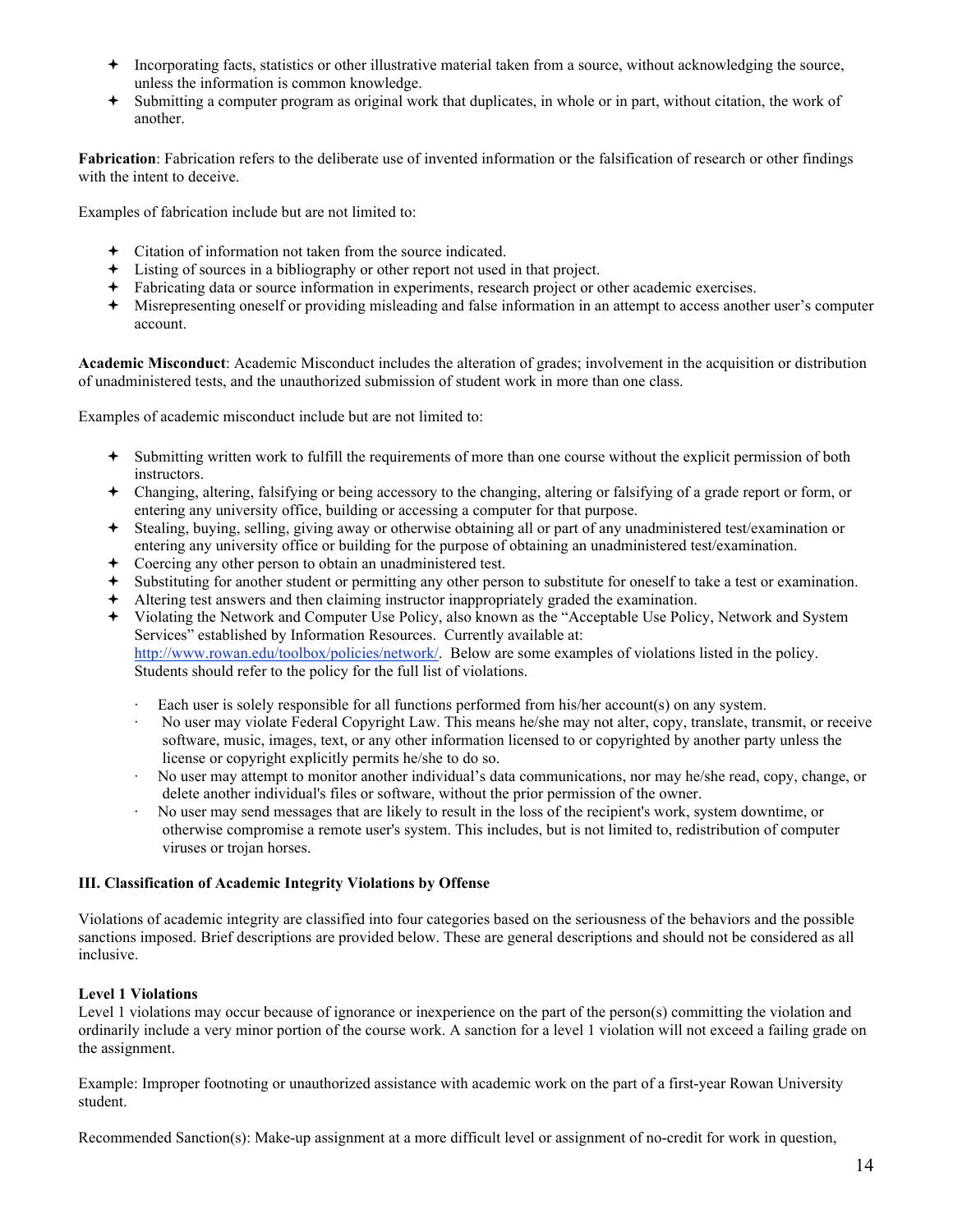required attendance at a workshop on academic honesty, and/or an assignment that will increase the student's awareness of academic integrity.

Reporting Mechanisms: Matters involving Level 1 violations are normally adjudicated by the instructor and sanctioned accordingly. A record of this violation will be retained in the Office of the Provost in accordance with State record retention guidelines. The student can appeal the determination and/or the sanction imposed in accordance with policy.

#### **Level 2 Violations**

Level 2 violations involve incidents of a more serious nature and affect a significant aspect or portion of the course. Any violation that involves repeat offenses at level 1 is considered a level 2 violation. A sanction for a level 2 violation will not exceed a failing grade in the course.

Example: Quoting directly or paraphrasing without proper acknowledgment on an assignment or failing to acknowledge all sources of information and contributors who helped with an assignment.

Recommended Sanction(s): A failing grade in the course, Academic Integrity Probation and/or the imposition of other lesser sanctions as deemed appropriate.

Reporting Mechanisms: Matters involving Level 2 violations are normally adjudicated by the instructor and sanctioned accordingly following a sanction review by the Academic Integrity Review Board (for additional information refer to Section V below, "Academic Integrity Review Board Procedures"). The student can appeal the determination and/or the sanction imposed in accordance with policy. A record of this violation will be retained in the Office of the Provost in accordance with State record retention guidelines.

#### **Level 3 Violations**

Level 3 offenses are even more serious in nature and involve dishonesty on a more significant portion of course work, such as a major paper, hourly or final examination. Any violation that is premeditated or involves repeat offenses below level 3 is considered a level 3 violation. A sanction for a level 3 violation will not exceed suspension from the University.

Example: Copying from or giving assistance to others on an hourly or final examination, plagiarizing major portions of an assignment, using forbidden material on an hourly or final examination, presenting the work of another as one's own, or altering a graded examination for the purposes of re-grading.

Recommended Sanction(s): A failing grade in the course, Academic Integrity Probation, and suspension from the University for one or more semesters with a notation of "Disciplinary Suspension" placed on a student's transcript and/or the imposition of other lesser sanctions as deemed appropriate.

Reporting Mechanisms: Matters involving Level 3 violations are adjudicated by the Academic Integrity Review Board and sanctioned accordingly. The student can appeal the determination and/or the sanction imposed in accordance with policy. A record of this violation will be retained in the Office of the Provost in accordance with State record retention guidelines.

#### **Level 4 Violations**

Level 4 violations are the most serious breaches of academic integrity. They also include repeat offenses below Level 4 violations and violations committed while already on or after returning from Academic Integrity Probation.

Example: Forgery of grade change forms; theft of examinations; having a substitute take an examination; any degree of falsification or plagiarism relating to a senior or graduate thesis; using a purchased term paper; sabotaging another's work; the violation of the clinical code of a profession.

Recommended sanction: Expulsion from the University and a permanent dismissal notation on the student's transcript and/or the imposition of other lesser sanctions as deemed appropriate.

Reporting Mechanisms: Matters involving Level 4 violations are adjudicated by the Academic Integrity Review Board and sanctioned accordingly. The student can appeal the determination and/or the sanction imposed in accordance with policy. A record of this violation will be retained in the Office of the Provost in accordance with State record retention guidelines.

#### **IV. Reporting and Adjudication of Academic Integrity Violations**

A student or University employee who has witnessed an apparent act of academic misconduct or has information that reasonably leads to the conclusion that such an act has or will occur should inform the instructor or the Office of the Provost.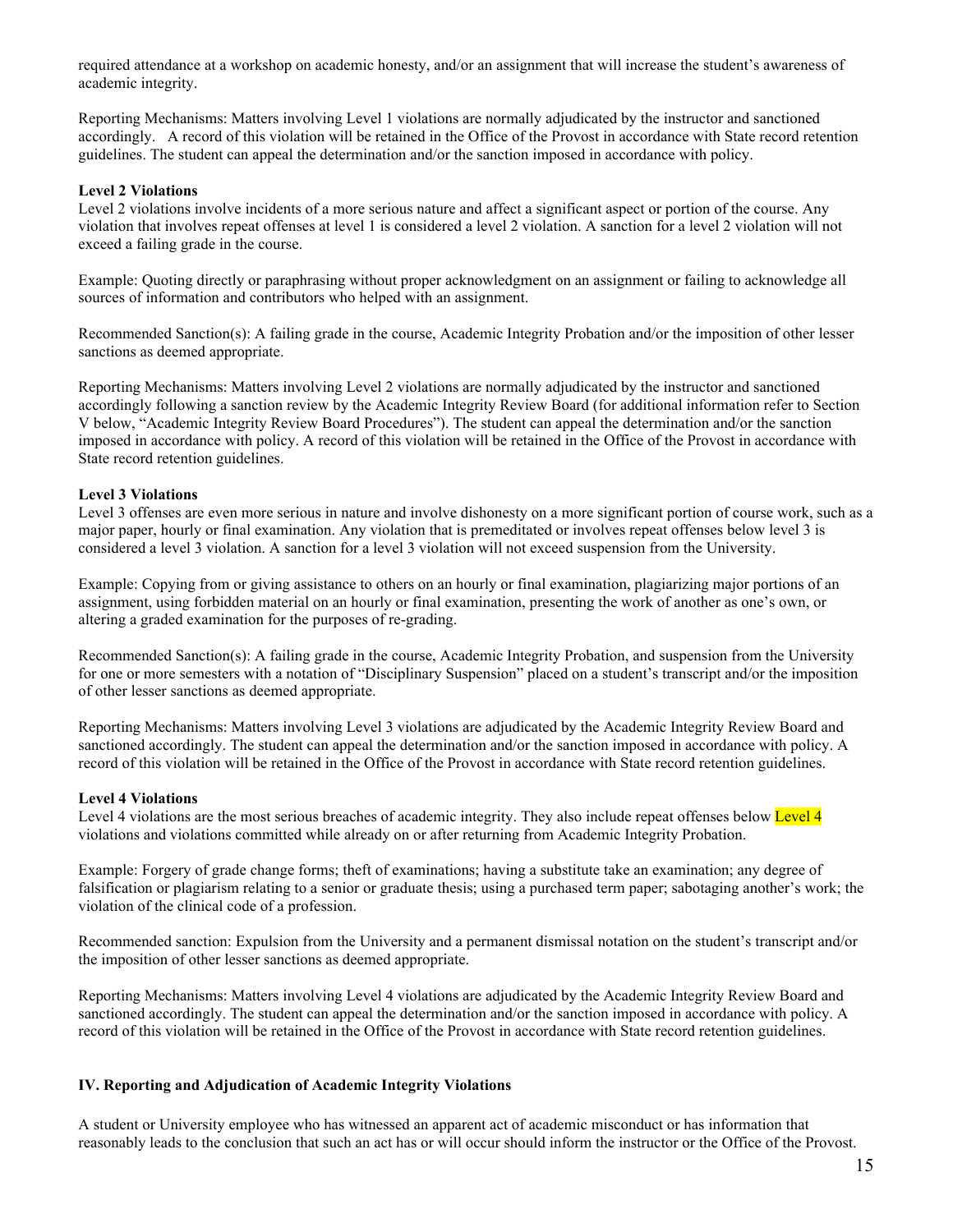An instructor who believes that a student has attempted or committed an apparent act of academic misconduct should investigate the matter. Instructors are encouraged to consult with staff in the Office of the Provost.

#### **Role of Instructor**

a. If the instructor then concludes that misconduct has occurred, he or she should obtain a copy of the Report of an Academic Integrity Violation (RAIV) form from the web, the departmental office, or the Office of the Provost. The instructor should complete as much of the RAIV form as possible prior to meeting with the student, including the appropriate type of violation/level.

b. The instructor should make reasonable attempts to meet with the student in question as soon as possible. When necessary, such meetings may be conducted by telephone or electronic mail. In this meeting every effort should be made to preserve the basic teacher/student relationship. The student should be given the opportunity to respond to the allegation and to review and sign the RAIV if he/she so chooses. The student's signature signifies that he/she is aware of the alleged violation and understands where information on next steps in the procedure can be found. The student should be allowed to remain in class and complete course work until a final resolution is reached.

c. The instructor should include a recommended grade sanction on the RAIV before the student signs the acknowledgement section of the RAIV form. Instructors may recommend sanctions up to and including a failing grade for the course depending on the level of violation. Students should not sign the form if they have additional questions or want to consult staff in the Office of the Provost.

d. At the conclusion of the meeting the instructor must provide the student with a copy of the RAIV form, whether the student signed the form or not. The instructor should then forward the form and all supporting documentation to the Office of the Provost for a determination of the appropriate level of violation.

Level 1 violations: The instructor will make the determination on whether a violation has occurred and on the penalty. Appeals go directly to the Office of the Provost and will be heard by the Academic Integrity Review Board.

Level 2 violations: The instructor will make the determination of whether a violation occurred and on the penalty. Appeals go directly to the Office of the Provost and will be heard by the Academic Integrity Review Board, which will refer the matter to the Academic Integrity Review Board for a sanction review.

Level 3 and 4 violations: The Office of the Provost will refer the matter to the Academic Integrity Review Board for adjudication at a hearing. Appeals are decided by the Provost.

e. Additional sanctions, including suspension or expulsion from the university, may be assessed when requested by the instructor, requested by the academic unit in which the violation occurred, or when stipulated by the academic integrity policy (i.e. the level of the violation or the existence of previous academic integrity violations by the student).

f. In the case that an instructor must assign a grade before the case is resolved, the instructor should assign a grade of "INC," which will be changed when the case is resolved.

g. A student may not withdraw from a course in which he or she has committed or has been accused of committing an academic integrity violation. A student found to have withdrawn from a course in which an academic integrity violation is alleged or determined will be re-enrolled in the course upon receipt of a RAIV by the Office of the Provost. In addition, a student found responsible for an academic integrity violation in a course in which they have participated but have not enrolled will be retroactively enrolled and assigned an appropriate sanction.

#### **V. Academic Integrity Review Board Procedures**

#### **Composition of the Board**

The Academic Integrity Review Board is composed of six regular members.

- Two student members who are appointed by the Student Government Association. Student members must be matriculated and in good standing with the University.
- Two members of the faculty who are appointed by the University Senate President.
- Two members of the administration who are appointed by the Office of the Provost.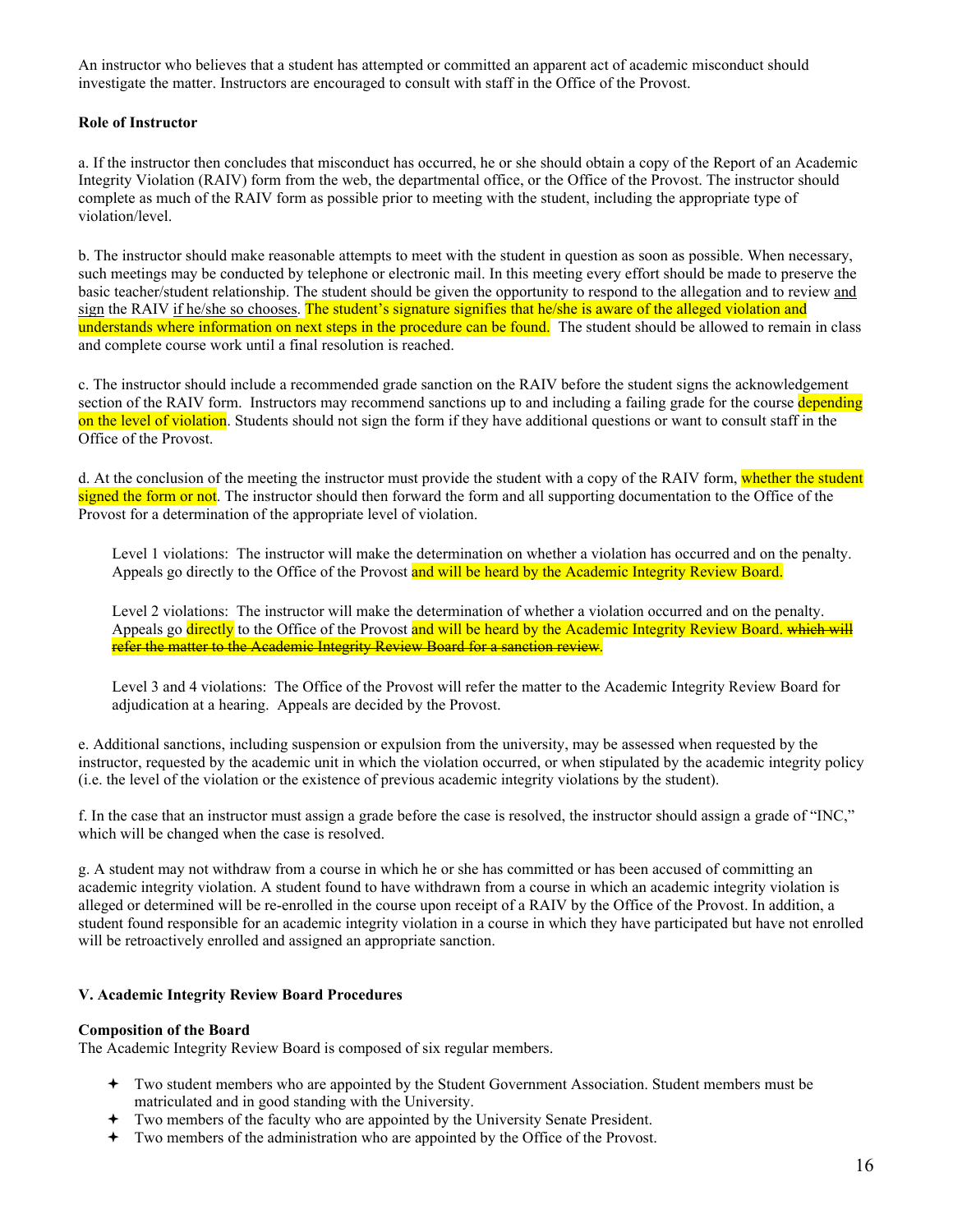One alternate from each category will also be appointed.

The Academic Integrity Review Board is chaired by the Associate Provost for Academic Affairs. The Chair shall be a participating but nonvoting member of the Committee. The Academic Integrity Review Board may conduct a sanction review or be convened for adjudication of an allegation of academic dishonesty by a quorum of four members, provided that at least one student, one faculty member and one administrator are present.

#### **Overview of Hearing Process**

Level 1 and 2 violations are adjudicated by the instructor and reported to the Office of the Provost. The Academic Integrity Review Board reviews these reports to confirm that classifications of violations and subsequent sanctions that were imposed were appropriate. The Review Board also determines whether the student has committed a prior violation and adjusts the level of violation accordingly. Level 3 and 4 violations are referred directly to and adjudicated by the Academic Integrity Review Board.

The possible findings and outcomes of hearings conducted by the Academic Integrity Review Board are summarized below. Academic Integrity Violation is abbreviated as AIV.

#### Appeal of Level 1 Violation

| <b>Possible Findings</b>                               | <b>Outcomes</b>                                        |
|--------------------------------------------------------|--------------------------------------------------------|
| <b>Student is not responsible for an AIV.</b>          | Student is cleared. Grade must be recalculated without |
|                                                        | the penalty for the alleged violation.                 |
| <b>Student is responsible for a Level 1 violation.</b> | Level 1 sanctions are upheld.                          |

### Appeal of Level 2 Violation

| <b>Possible Findings</b>                               | <b>Outcomes</b>                                          |  |
|--------------------------------------------------------|----------------------------------------------------------|--|
| Student is not responsible for an AIV.                 | Student is cleared. Course grade must be recalculated    |  |
|                                                        | without the penalty for the alleged violation.           |  |
| Student is responsible for a (Level 1) violation.      | Student is responsible for a lesser offense. Penalty is  |  |
|                                                        | lowered as appropriate and course grade is recalculated. |  |
| <b>Student is responsible for a Level 2 violation.</b> | Level 2 sanctions are upheld.                            |  |

#### Level 3 and Level 4 Sanction Hearings

| <b>Possible Findings</b>                                 | <b>Outcomes</b>                                          |  |
|----------------------------------------------------------|----------------------------------------------------------|--|
| Student is not responsible for an AIV.                   | Student is cleared. Grade is recalculated without the    |  |
|                                                          | penalty for the alleged violation and entered to replace |  |
|                                                          | the Incomplete.                                          |  |
| Student is responsible for a lesser (Level 1 or Level 2) | Student is responsible for a lesser offense. Penalty is  |  |
| violation.                                               | determined as appropriate. Course grade is recalculated  |  |
|                                                          | and entered to replace the Incomplete.                   |  |
| Student is responsible for a Level 3 violation.          | Level 3 sanctions are applied as appropriate.            |  |
| Student is responsible for a Level 4 violation.          | Level 4 sanctions are applied as appropriate.            |  |

#### **Additional Procedural Guidelines**

a. For matters not being adjudicated by the Academic Integrity Review Board (Levels 1 and 2), the Board will conduct a sanction review to determine whether the student has prior violation and then determine appropriate additional sanctions.

b**.** When applicable the Office of the Provost will be responsible for providing both the student and the instructor with proper notice concerning their participation in a hearing before the Academic Integrity Review Board. In addition, notice of the results of hearings and matters referred for sanction review will also be provided. In the event that either the student or the instructor does not attend a scheduled hearing the matter will be heard based on the written record and the information provided by the party in attendance.

c. Hearings conducted by the Academic Integrity Review Board will be closed to all members of the campus and outside community except those directly involved with the case.

d. The burden of proof rests upon the complainant, who must establish, on the basis of the standard of a "preponderance of evidence," that it was "more likely than not" that the accused student is responsible for the conduct violation based on the weight of the credible information presented.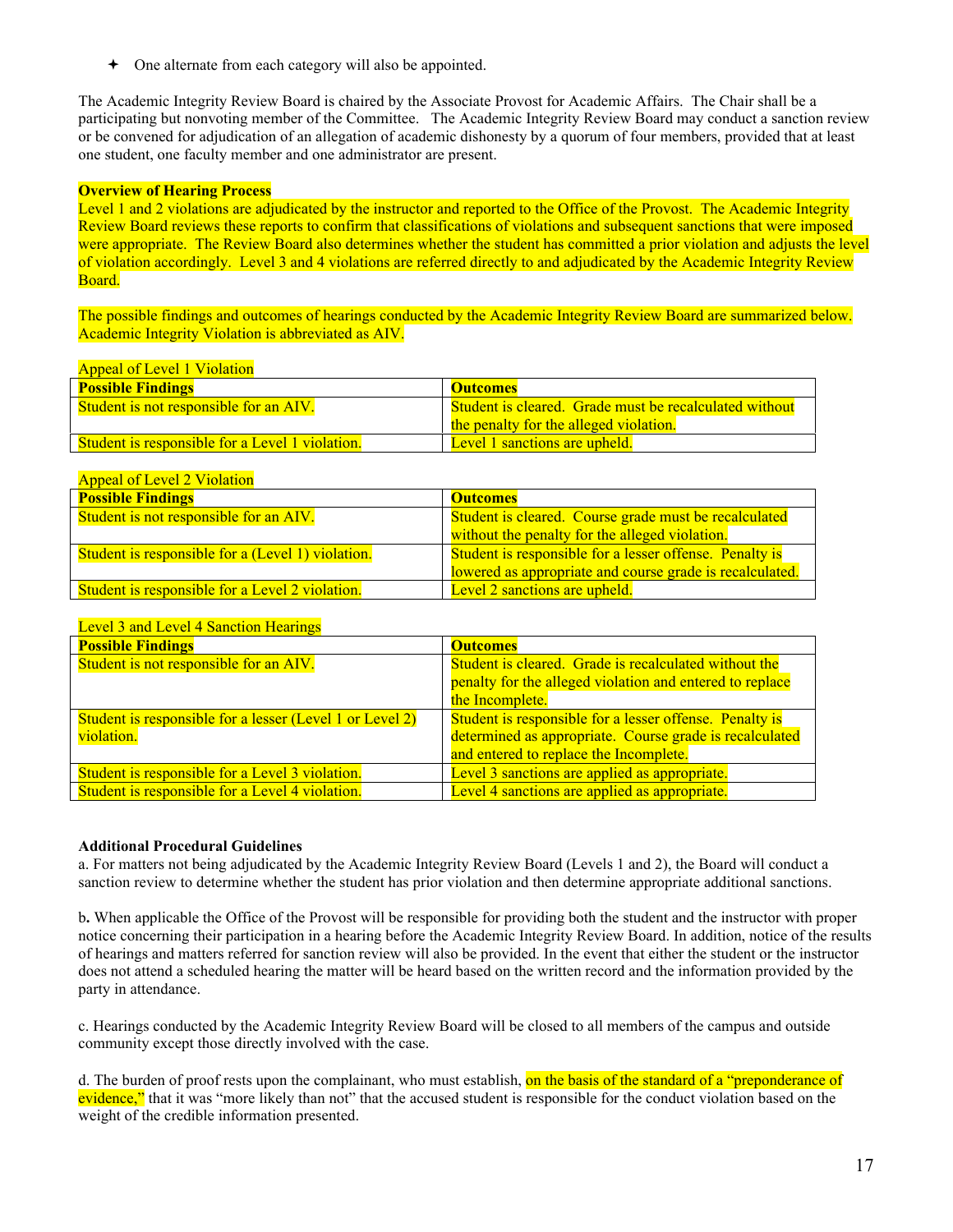e. Any student appearing at a hearing before the Academic Integrity Review Board for adjudication of an allegation of academic dishonesty may challenge the assignment of any member of the board to his/her case. Upon hearing the details of the challenge, the Chair will either uphold or deny the challenge.

f. A Board member will withdraw from adjudicating any case in which he/she cannot reach a fair and objective decision.

g. There will be an audio recording of the hearing (excluding Board deliberations and voting) for the purpose of providing assistance to the Board in their deliberations and to the accused student or complainant for use in filing an appeal. This recording remains the property of the University and constitutes an official record of the hearing.

g. Because legal procedures will not be formally applied, the Chair will make all determinations on questions of procedure and admissibility of information presented and will not be excluded from hearings or Board deliberations except that s/he will not vote. The Chair will exercise control over the manner in which the hearing is conducted to avoid unnecessarily lengthy hearings and to prevent the harassment or intimidation of witnesses. Anyone who disrupts a hearing or who fails to adhere to hearing procedures may be excluded from the proceeding.

h. The Board will review all materials and hear all information pertinent to the case from the complainant, the accused and all witnesses. Members of the Board, including the Chair, will be free to ask relevant questions in order to clarify information or resulting issues.

i. After hearing all the information, the Board will deliberate privately until a decision is reached by a majority vote. A tie vote will result in a finding of "not responsible."

j. If the student is found "responsible" the Board will determine the appropriate sanction to be imposed. At this point both the academic and non-academic past disciplinary records of the accused student will be supplied to the Board by the Chair. Other information from the Chair which is relevant to the choice of sanction(s) may also be introduced at this point, including information concerning sanctions imposed against other students for similar offenses. No information directly related to the case in question may be introduced for the first time unless the accused student has been informed and allowed to review and comment on the information.

k. Following the hearing, the **Office of the Provost** will provide the accused student with written notification of the decision reached, the reason for the decision and information regarding the University's appeal process. If the student is found "responsible," a record of the decision will be placed in the student's advising folder.

### **VI. Rights in Hearings**

The University disciplinary system is not a criminal or civil law process and the legal procedures applicable in criminal and civil cases will not apply. This policy is not intended to supercede any existing law or regulation. University disciplinary hearings will accord the following specific rights to all students:

a. To receive written notice of the alleged violation.

b. To have reasonable access to the case materials prior to and during any hearing.

c. To have access to advice by an individual of his or her choosing, including an attorney.. However, the advisor may not participate in the hearing. The student must sign a FERPA waiver indicating he/she has consented to have the individual present.

d. To participate in the hearing, present information on his or her own behalf, call witnesses and question information provided at their hearing. This does not include the right to directly question witnesses.

e. To receive written notification of the decision reached. The notification will also include a list of any sanctions imposed and appeal information.

#### **VII. Description of Sanctions**

A student may receive a single or multiple sanctions for violations of the Academic Integrity policy. Factors to be considered in deciding sanctions will include present demeanor and past disciplinary record of the student and the nature and severity of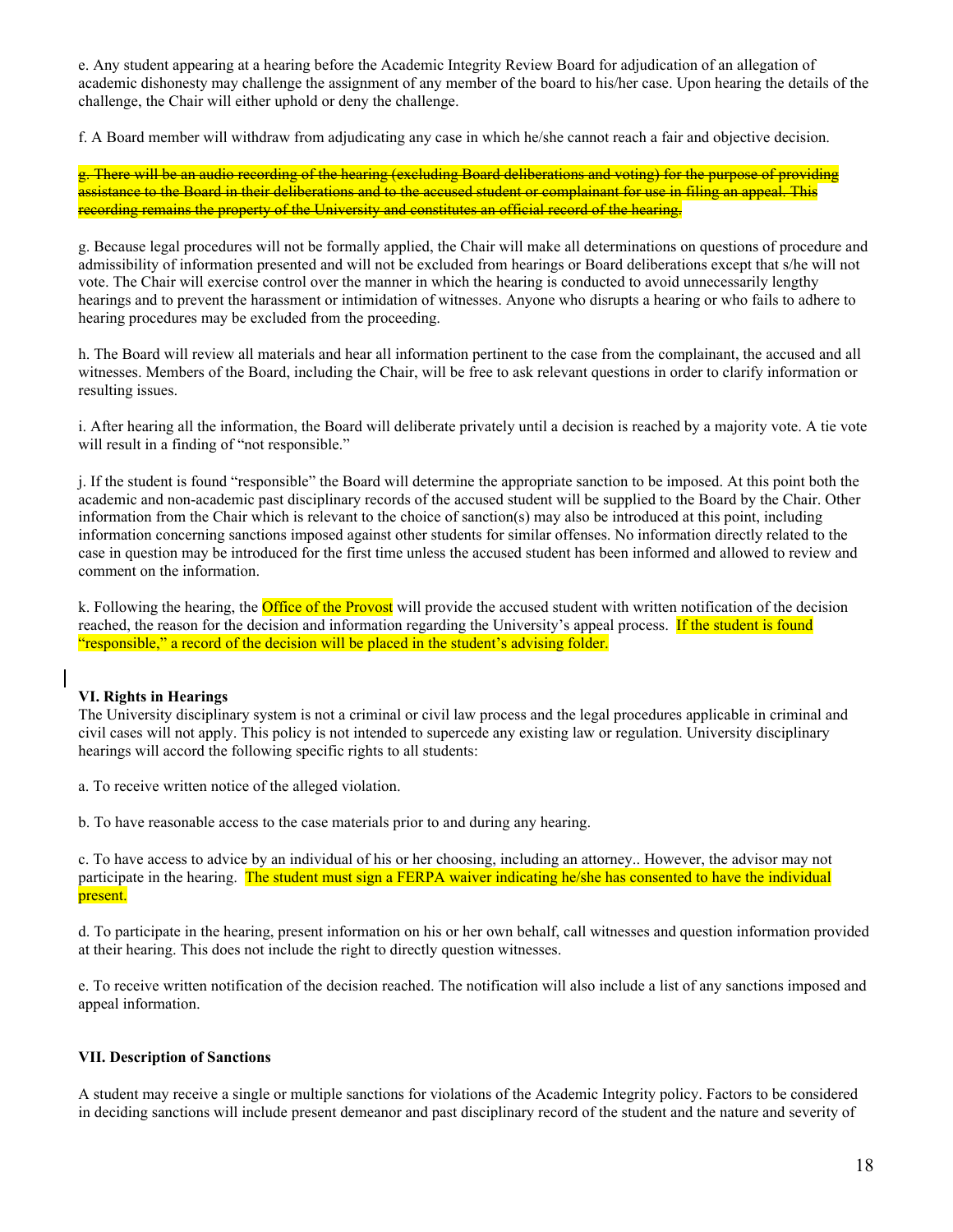the violation. Sanctions which may be imposed upon any student found to have violated the Academic Integrity policy include the following:

Notation of Academic Integrity Violation on Transcript: When a student fails a course for reasons of academic dishonesty, this will be noted on the student's transcript. The notation will be removed from the transcript after the student completes an academic integrity workshop or its equivalent. The student can have a maximum of one such notation removed in his/her career as a Rowan student.

Academic Integrity Probation: A defined period of time (minimum of one semester) indicating that a student is no longer in good standing with the university vis-à-vis academic integrity. (This status is distinct from Academic Probation, which concerns academic performance.) Any subsequent Academic Integrity Violation while in this status will likely result in suspension or expulsion from the university.

Suspension: Beginning on the date the suspension takes effect, the student is no longer a registered student, may not attend classes, nor receive grades for a specified period of time. In addition, while in this status, the student is not permitted to be present on the campus or at a University-sponsored event for any reason whatsoever. The suspension will be noted on the student's academic transcript as disciplinary suspension. The student is not entitled to any refund of any fees after published refund dates.

 Expulsion: Beginning on the date the expulsion takes effect, the student may never again be a registered student, may never attend classes, nor receive grades. In addition, the student may never be present on the campus nor at a University-sponsored event for any reason whatsoever. The expulsion will be noted on the student's academic transcript as Academic Integrity Expulsion. The student is not entitled to any refund of any fees after published refund dates.

#### **VIII. Appeal of Academic Integrity Violations**

1. Upon receiving notification of the outcome of a case, the accused student may file an appeal for the following reasons:

a. A specified procedural error(s) or error(s) in the interpretation of University regulations is so substantial as to have effectively denied the participant a fair hearing.

b. New and significant information has become available which could not have been

discovered by a properly diligent person before or during the hearing.

- c. The sanction is substantially disproportionate to the violation.
- d. The facts of the case were insufficient to establish that a violation occurred.

Please note: If a student has pleaded responsible to a violation, the reason for appeal will be limited to reason "c" only.

2. All appeals must be made within seven (7) business days of the date on the letter informing the student of the decision. Appeals must be submitted in writing to the Provost or designee and should explain in detail the basis of the request, including any supporting documentation. Upon receipt of the written appeal, the Provost will defer the imposition of the sanction(s) pending the decision on the appeal.

3. The Provost will review the written appeal and all documentation contained in the case file and will decide whether to deny or uphold the appeal. If an appeal is upheld based on procedural error or new information (reasons a or b above), the case will be remanded to the original adjudicator for re-opening of the hearing. If an appeal is upheld based on disproportionate sanction or lack of sufficient information (reasons c or d above), the Provost will render the appropriate determination and/or sanction.

4. The Provost will respond to the appeal within seven (7) business days of the date on the letter. The final decision will be issued in writing either accepting or denying the appeal and giving the reasons for this decision.

5. Normally, all appeal decisions are final and will be implemented immediately. For matters involving the expulsion of a student, the accused student may request that the President of the University review the decision of the Provost. A request for review by the President must be made within seven (7) business days of the date on the letter informing the parties of the Provost's decision. The request must be submitted in writing to the Office of President and must include clear and convincing reasons to change the decision of the Provost. The President may or may not elect to review a decision. The request for review will be responded to in a timely manner by the Office of the President.

6. The appeals process described will be the final step in the adjudication process.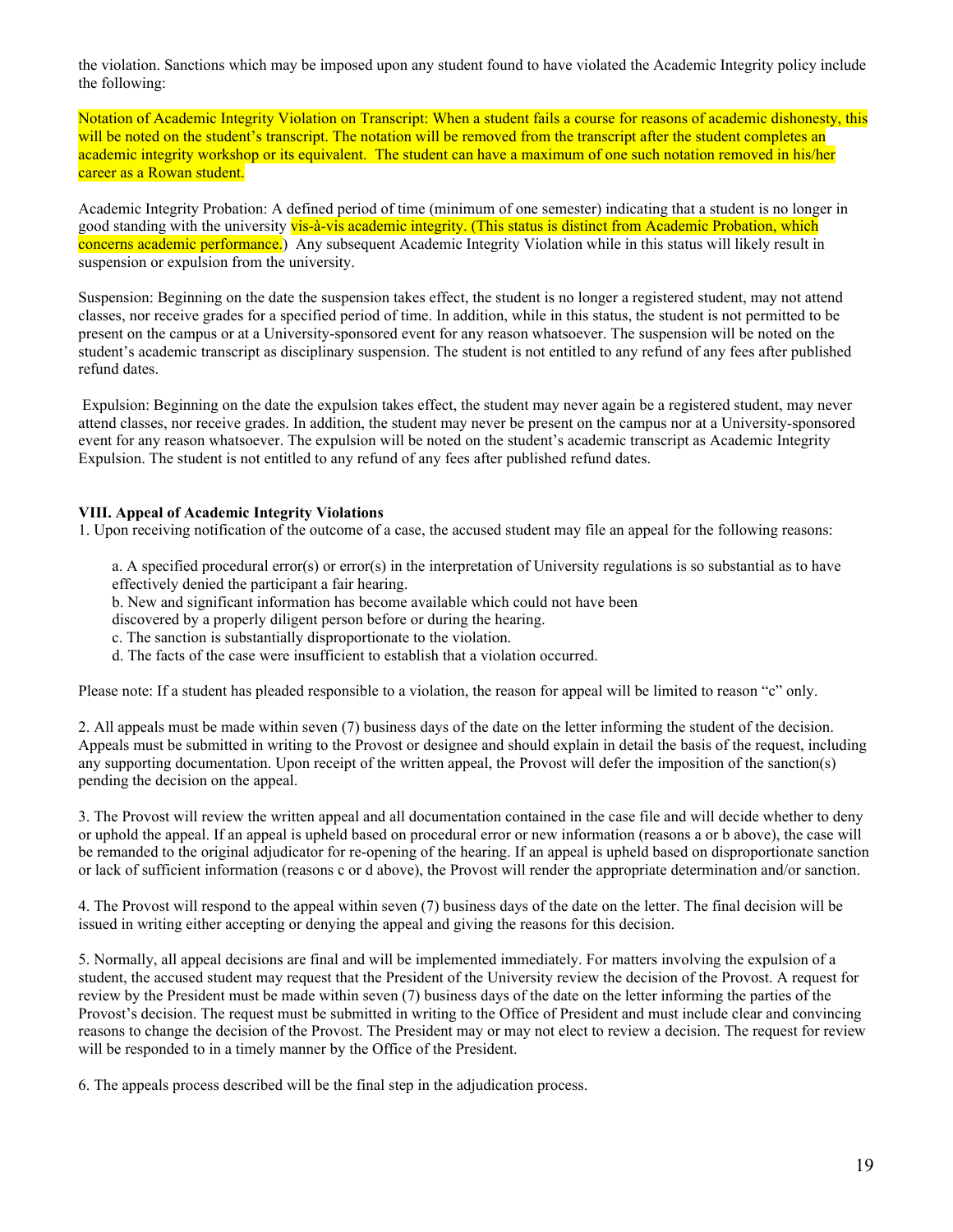This
form
should
be
used
by
the
instructor
to
address
and
report
alleged
academic
integrity
violations.

#### Step 1: Meet with the student(s) involved to discuss the alleged misconduct and indicate below when and how the **meeting
took
place.**

|                                                                                                                                                                                                                                                                                                                                                                                                  | Instructor-student meeting occurred on<br>(data): |                                  |                                                                                                                |                                                                                                                        |  |
|--------------------------------------------------------------------------------------------------------------------------------------------------------------------------------------------------------------------------------------------------------------------------------------------------------------------------------------------------------------------------------------------------|---------------------------------------------------|----------------------------------|----------------------------------------------------------------------------------------------------------------|------------------------------------------------------------------------------------------------------------------------|--|
| $\Box$ in person                                                                                                                                                                                                                                                                                                                                                                                 | $\Box$ by phone                                   | $\Box$ by email                  | $\Box$ unable to meet with/contact student                                                                     |                                                                                                                        |  |
| Step 2: Provide the information requested below concerning the misconduct. Classify the violation and identify the<br>sanctions that were imposed (sanctions may be imposed for Level 1 and Level 2 violations only). See the Academic<br><b>Integrity Policy and Flow Chart for details.</b><br>The following student has been charged with violating the University Academic Integrity policy: |                                                   |                                  |                                                                                                                |                                                                                                                        |  |
| Name:                                                                                                                                                                                                                                                                                                                                                                                            |                                                   |                                  |                                                                                                                |                                                                                                                        |  |
|                                                                                                                                                                                                                                                                                                                                                                                                  |                                                   |                                  | Dept. and Course Number: Dept. 2008. The Course of the Course of the Course of the Course of the Course of the | Section No.                                                                                                            |  |
| inexperience)                                                                                                                                                                                                                                                                                                                                                                                    |                                                   |                                  | $\Box$ Level 1 (involves a minor aspect or portion of the coursework; may occur because of ignorance or        |                                                                                                                        |  |
| Type of violation                                                                                                                                                                                                                                                                                                                                                                                | $\Box$ Cheating                                   | $\Box$ Plagiarism                |                                                                                                                |                                                                                                                        |  |
| Sanction(s)<br>imposed                                                                                                                                                                                                                                                                                                                                                                           | $\Box$ Reduction of<br>grade on<br>assignment     | $\Box$ Alternative<br>assignment | $\Box$ Assignment on<br>awareness of<br>academic honesty                                                       | $\Box$ Attendance at<br>academic honesty<br>workshop                                                                   |  |
|                                                                                                                                                                                                                                                                                                                                                                                                  |                                                   |                                  | $\Box$ Level 2 (involves a more significant aspect or portion of the coursework; more serious in nature)       |                                                                                                                        |  |
| Type of violation                                                                                                                                                                                                                                                                                                                                                                                | $\Box$ Cheating                                   | $\Box$ Plagiarism                |                                                                                                                |                                                                                                                        |  |
| Sanction(s)<br>imposed                                                                                                                                                                                                                                                                                                                                                                           | $\Box$ Reduction of<br>grade on<br>assignment     | $\Box$ Failure for the<br>course | $\Box$ Attendance at<br>academic honesty<br>workshop                                                           | $\Box$ Academic Integrity<br>Probation                                                                                 |  |
|                                                                                                                                                                                                                                                                                                                                                                                                  |                                                   |                                  | premeditation or intentional deception or acts of misconduct beyond the context of the classroom)              | $\Box$ Level 3 or 4 (involves a major aspect or portion of the coursework, such as an exam or final paper; may involve |  |
| <b>Type of violation</b>                                                                                                                                                                                                                                                                                                                                                                         | $\Box$ Cheating                                   | $\Box$ Plagiarism                | $\Box$ Fabrication                                                                                             | $\Box$ Academic Misconduct                                                                                             |  |
| Sanctions for Level 3 and Level 4 violations are determined by the Academic Integrity Violation Review Board. The student<br>should be assigned an Incomplete in the class pending the outcome of the hearing. The minimum sanction for a Level 3<br>violation is failure for the course; the maximum is suspension. Level 4 violations may result in expulsion.                                 |                                                   |                                  |                                                                                                                |                                                                                                                        |  |
| Step 3: Attach a summary of the incident and rationale for the violation level and sanctions in the form of a memo or<br>letter to the Provost's Office. Include copies of all relevant materials, including a syllabus.                                                                                                                                                                         |                                                   |                                  |                                                                                                                |                                                                                                                        |  |
| Step 4: Ask the student to sign the acknowledgment below, and provide the student with a copy.                                                                                                                                                                                                                                                                                                   |                                                   |                                  |                                                                                                                |                                                                                                                        |  |
| I have been made aware of the alleged violations and understand that the procedures delineating next steps can be found<br>in the Academic Integrity Policy.                                                                                                                                                                                                                                     |                                                   |                                  |                                                                                                                |                                                                                                                        |  |
|                                                                                                                                                                                                                                                                                                                                                                                                  |                                                   |                                  |                                                                                                                |                                                                                                                        |  |
| Step 5: Forward this form and associated documentation to the Office of the Provost.                                                                                                                                                                                                                                                                                                             |                                                   |                                  |                                                                                                                |                                                                                                                        |  |
|                                                                                                                                                                                                                                                                                                                                                                                                  |                                                   |                                  |                                                                                                                |                                                                                                                        |  |
|                                                                                                                                                                                                                                                                                                                                                                                                  |                                                   |                                  |                                                                                                                |                                                                                                                        |  |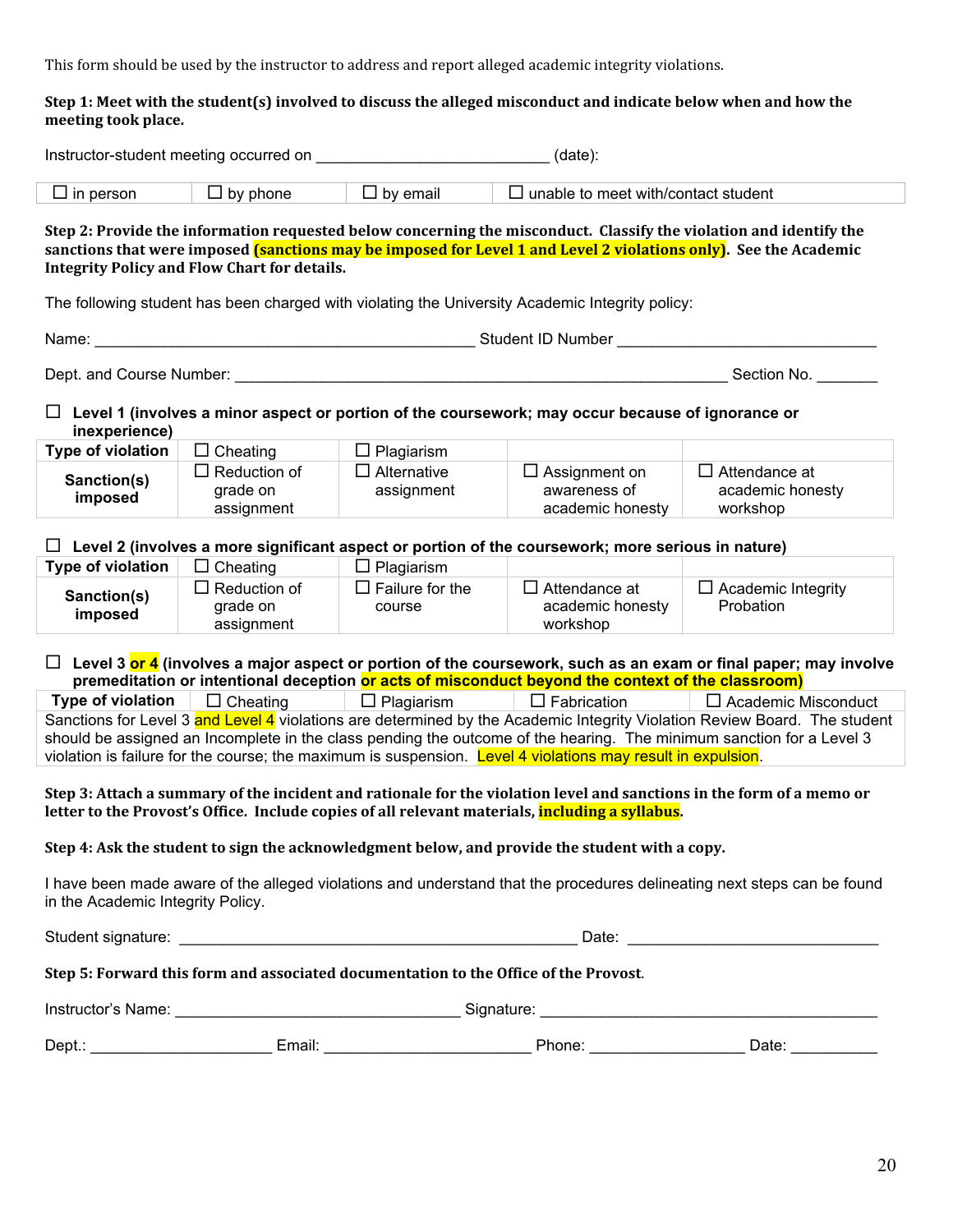# Rowan University Senate

#### Report of the University Curriculum Committee March 23, 2009 Submitted by Janet Moore Lindman

| <b>Process C</b> |         |                                  |                          |
|------------------|---------|----------------------------------|--------------------------|
| SCC#             | College | Title                            | <b>Department</b>        |
| 08-09-702        | LAS     | Minor in Planning                | Geography/Anthropology   |
| $08-09-703$      | LAS     | Minor in GIS                     | Geography/Anthropology   |
| 08-09-713        | LAS.    | Political Science – revise GenEd | <b>Political Science</b> |
|                  |         | Requirements                     |                          |
| 08-09-822        | LAS     | MS in Computer Science - COGS    | Computer Science         |

| <b>Process B</b> |         |                                  |                     |
|------------------|---------|----------------------------------|---------------------|
| SCC#             | College | <b>Title</b>                     | <b>Department</b>   |
| $08-09-600$      | ī AS    | Survey of Western Philosophy $-$ | Philosophy/Religion |
|                  |         | delete course                    |                     |

| <b>Process A</b> |                   |                                                                                  |                              |
|------------------|-------------------|----------------------------------------------------------------------------------|------------------------------|
| SCC#             | <b>College</b>    | <b>Title</b>                                                                     | <b>Department</b>            |
| $08 - 09 - 100$  | <b>Business</b>   | Special Topics in Marketing                                                      | Marketing                    |
| 08-09-500        | Fine & Performing | Foundations of Music Education -                                                 | Music                        |
|                  | Arts (FPA)        | Program Requirement                                                              |                              |
| $08-09-501$      | <b>FPA</b>        | Foundations of Music Education                                                   | Music                        |
| 08-09-502        | <b>FPA</b>        | Elements of Dance - remove prereq                                                | Theatre/Dance                |
| 08-09-503        | <b>FPA</b>        | Choreography - change prereq                                                     | Theatre/Dance                |
| 08-09-504        | <b>FPA</b>        | Dance Composition - delete                                                       | Theatre/Dance                |
| 08-09-505        | <b>FPA</b>        | Dance Composition II - change<br>prereq                                          | Theatre/Dance                |
| 08-09-506        | <b>FPA</b>        | Dance Composition $I - add$ prereq                                               | Theatre/Dance                |
| 08-09-601        | LAS               | <b>Cross-list Environmental Ethics</b>                                           | Philosophy/Religion          |
| 08-09-602        | LAS               | Minor in Philosophy – minor<br>revision                                          | Philosophy/Religion          |
| 08-09-614        | LAS               | Civil Rights/ Black Power<br>Movement                                            | History                      |
| 08-09-700        | LAS               | Clinical Mental Health Counseling<br>Program - prerequisites                     | Psychology                   |
| 08-09-701        | LAS               | Practicum in Counseling                                                          | Psychology                   |
| 08-09-704        | LAS               | Seminar in Economics                                                             | Economics                    |
| 08-09-706        | LAS               | Principles of Economics: Global<br>Perspective -                                 | Economics                    |
| 08-09-707        | LAS               | M.A. in Criminal Justice – add non-<br>thesis track                              | Law/Justice                  |
| 08-09-708        | LAS               | Assessment and Interventions for<br>Social Skills and Relations with<br>Children | Psychology                   |
| $08-09-709$      | LAS               | Basic Principles of Behavior -prereq<br>change                                   | Psychology                   |
| $08-09-710$      | LAS               | Research Methods in Behavior<br>Analysis - prereq change                         | Psychology                   |
| $08-09-711$      | LAS               | Behavioral Assessment &<br>Functional Analysis -prereq change                    | Psychology                   |
| 08-09-712        | LAS               | BAES - GenEd requirement change                                                  | <b>Environmental Studies</b> |
| 08-09-714        | LAS               | Practicum in Applied Behavior                                                    | Psychology                   |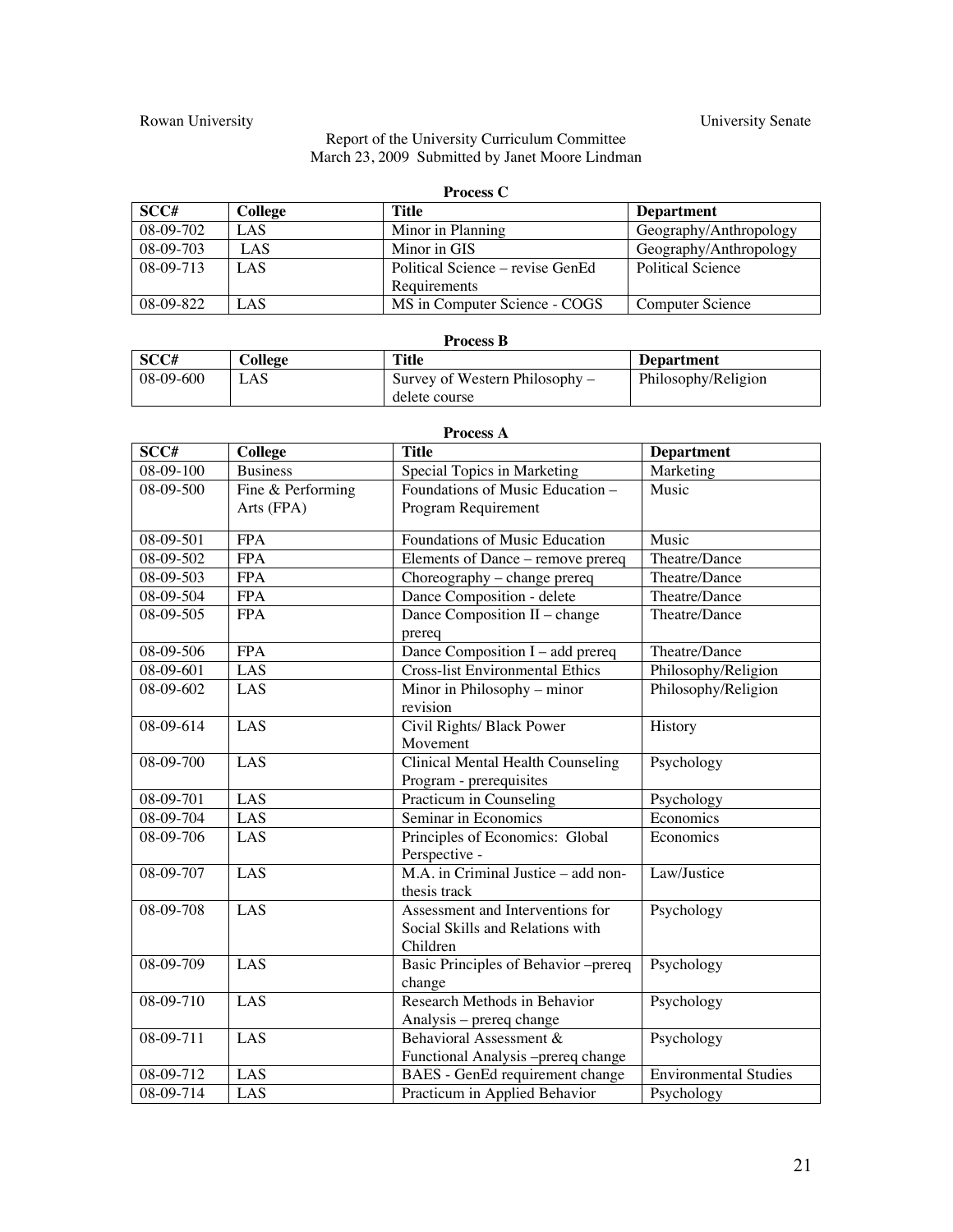|           |               | Analysis - prereq change                    |                               |
|-----------|---------------|---------------------------------------------|-------------------------------|
| 08-09-200 | Communication | <b>Advanced Special Topics</b>              | <b>Communication Studies</b>  |
| 08-09-201 | Communication | Writing, Research, and Technology           | <b>Writing Arts</b>           |
|           |               | GenEd requirement change                    |                               |
| 08-09-205 | Communication | Constructing Health                         | <b>Communication Studies</b>  |
| 08-09-206 | Communication | Journalism: Field Experience I - title      | Journalism                    |
|           |               | change                                      |                               |
| 08-09-207 | Communication | Journalism: Field Experience II -           | Journalism                    |
|           |               | title change                                |                               |
| 08-09-208 | Communication | Journalism: Field Experience III -          | Journalism                    |
|           |               | title change                                |                               |
| 08-09-209 | Communication | Newspaper Feature Writing - title           | Journalism                    |
|           |               | change                                      |                               |
| 08-09-210 | Communication | Communication Law - title change            | Journalism                    |
| 08-09-211 | Communication | Broadcast News Writing -                    | Journalism                    |
|           |               | description change                          |                               |
| 08-09-212 | Communication | <b>Broadcast Journalism: TV Newscast</b>    | Journalism                    |
|           |               | - description change                        |                               |
| 08-09-213 | Communication | On Camera Field Reporting -                 | Journalism                    |
|           |               | description change                          |                               |
| 08-09-214 | Communication | Journalistic Writing - description          | Journalism                    |
| 08-09-215 | Communication | change                                      | Journalism                    |
|           |               | Magazine Article Writing - prereq<br>change |                               |
| 08-09-216 | Communication | Publishing Industry - description           | Journalism                    |
|           |               | change                                      |                               |
| 08-09-217 | Communication | Journalism Major - Requirement              | Journalism                    |
|           |               | change                                      |                               |
| 08-09-219 | Communication | New Media Production                        | Radio, TV, Film               |
| 08-09-221 | Communication | RTF Internship 1 and Internship 2           | Radio, TV, Film               |
| 08-09-222 | Communication | RTF Internship 3                            | Radio, TV, Film               |
| 08-09-400 | Engineering   | <b>Engineering Fluid Mechanics</b>          | Chemical Engineering          |
| 08-09-401 | Engineering   | Chemical Engineering - Prereq               | Chemical Engineering          |
|           |               | Change                                      |                               |
| 08-09-403 | Engineering   | Engineering Decision Making                 | Civil Engineering             |
| 08-09-404 | Engineering   | Intro to Environmental Management           | Civil Engineering             |
| 08-09-405 | Engineering   | <b>Environmental Management</b>             | Civil Engineering             |
| 08-09-406 | Engineering   | Strength of Materials                       | Civil Engineering             |
| 08-09-407 | Engineering   | Watershed Engineering                       | Civil Engineering             |
| 08-09-408 | Engineering   | Watershed Engineering Principles            | Civil Engineering             |
| 08-09-409 | Engineering   | River Engineering Principles                | Civil Engineering             |
| 08-09-410 | Engineering   | River Engineering                           | Civil Engineering             |
| 08-90-411 | Engineering   | <b>Engineering Graduate Research</b>        | Electrical/Computer           |
| 08-09-900 | LAS           | Honors: Independent Study                   | Engineering<br>Honors Program |
| 08-09-901 | LAS           | Honors: Course requirement change           | Honors Program                |
| 08-09-902 | LAS           | Women in Perspective                        | Women's Studies               |
|           |               |                                             | Program                       |
|           |               |                                             |                               |